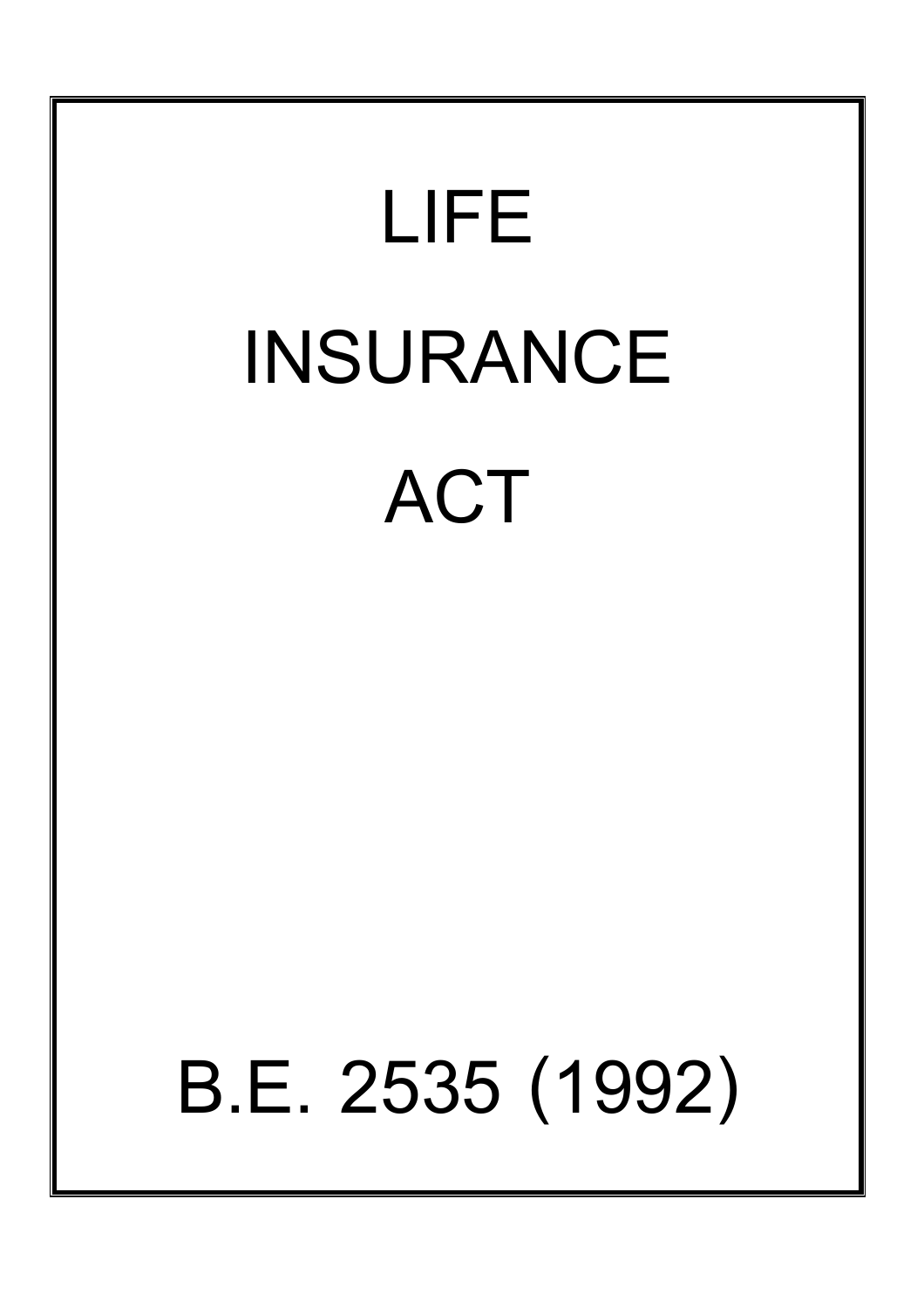#### **TRANSLATION**

**(For official purpose only Thai texts will be relevant) LIFE INSURANCE ACT B.E. 2535 (1992)**

**BHUMIBOL ADULYADEJ. REX.,** Given on the  $4^{th}$  day of April, B.E. 2535  $(1992)$ Being the  $47<sup>th</sup>$  Year of the Present Reign

**By Royal Command of His Most Excellent Majesty King Bhumibol Adulyadej, it is hereby proclaimed that:**

**Whereas it is deemed expedient to revise the Life Insurance Act.**

**Be It, therefore, enacted by His Majesty the King, by and with the advice and consent of the National Legislative Assembly. As follows:**

**Section 1 This Act shall be called the "Life Insurance Act, B.E. 2535. (1992)"**

**Section 2 This Act shall come into force on and from the day following the date of its publication in the Government Gazette.**

**Section 3 The life Assurance Act B.E. 2510 (1967) shall be repealed.**

**Section 4 This act shall not be applied to the undertaking of life insurance business of the Government Savings Bank under the Government Savings Bank Act.**

**Section 5 In this Act,**

**"Company" means a limited company or a limited public company which has obtained a license to engage in the life insurance business under this Act and shall include a branch office of foreign life insurance company which has obtained a license to engage in the life insurance business in the kingdom under this Act.**

**"Head office" includes a branch office of foreign life insurance companies which has obtained a license to engage in the life insurance business in the kingdom under this Act.**

"Life insurance Business" includes the reinsurance business.

"Capital Fund" means the portion of the assets being excess of the liabilities of the company in accordance with the appraised value of the asset and liabilities of the company as appraised under this Act.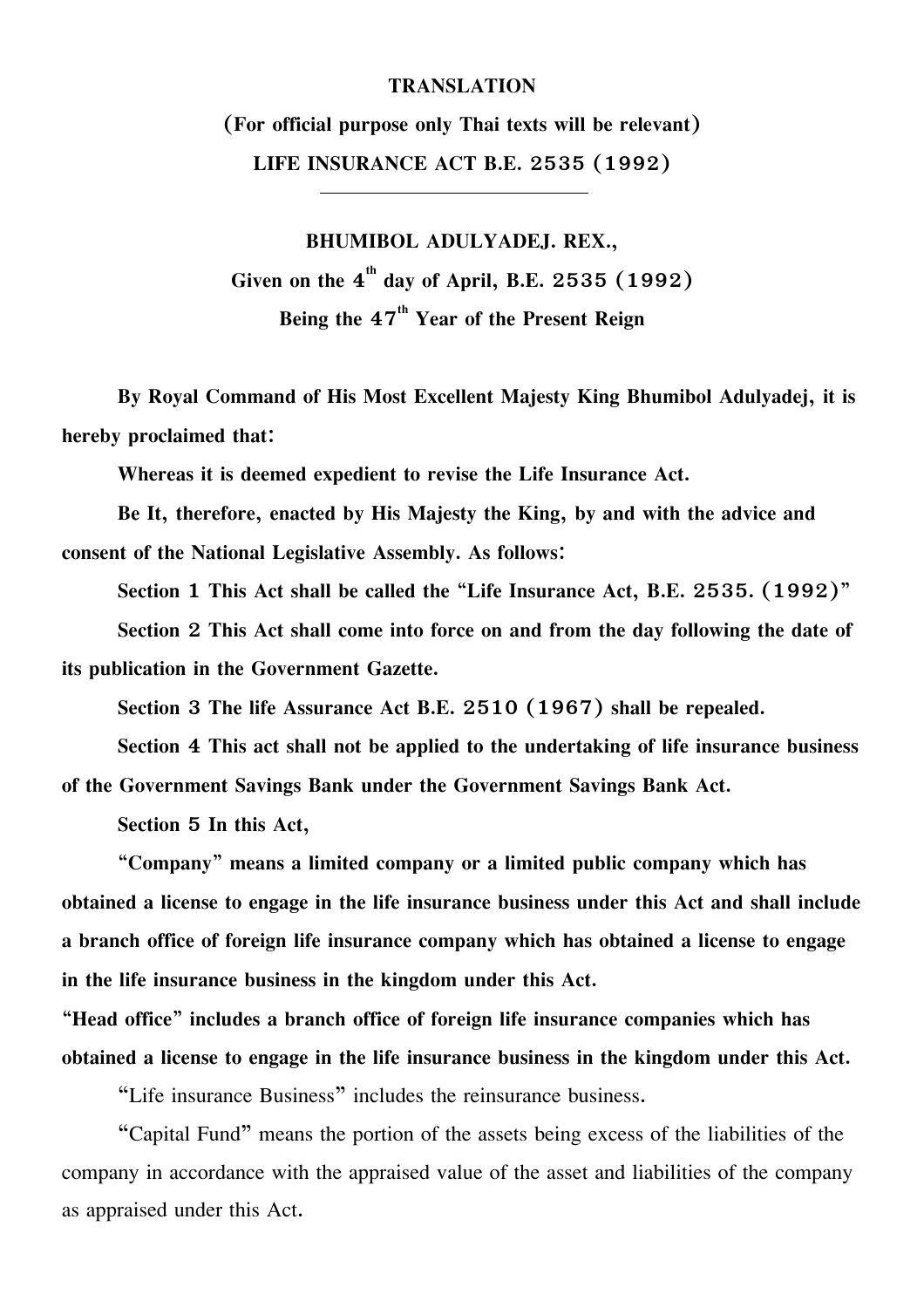"Life Insurance Broker" means a person who, expecting commission, indicates the opportunity or arranges for a person to enter into a life insurance contract with the company.

"Fund" means the fund for development of life insurance business.

"Competent Officer" means a person appointed by the Minister to act in accordance with this Act.

Insurance Commissioner means the Director General of the Department of insurance or the persons as assigned by the Director General of the Department of insurance.

"The Minister" means the Minister in charge of the enforcement of this Act.

Section 6 The Minister of Commerce shall be in charge of the enforcement of this act and shall have power to appoint the competent officers and issue ministerial regulations setting fees not exceeding the rates shown in the Schedule annexed to this Act and other matters for the purpose of enforcement of the provisions of this Act and issue notifications under the provisions of this Act.

The ministerial regulations and notifications shall come into force only upon its publication in the Government Gazette.

## Chapter 1

### Company

Section 7 Subject to Section 8, the life insurance business may be undertaken only by a limited company under the provisions of the Civil and Commercial Code or a limited public company under the Law on Limited Public Companies and has been granted a license to engage in the life insurance business from the Minister with the approval of the Cabinet.

A formation of a limited company or limited public company under the first paragraph may be effected only after the consent of the Minister with approval of the Cabinet. The precedent conditions may be prescribed in granting such approval.

Having registered as a limited company or limited public company and placed a security deposit in accordance with section 20 also maintained a capital fund in accordance with Section 27 it shall then submit an application for a license to engage in the life insurance business with the Minister within the time specified by the Minister, but not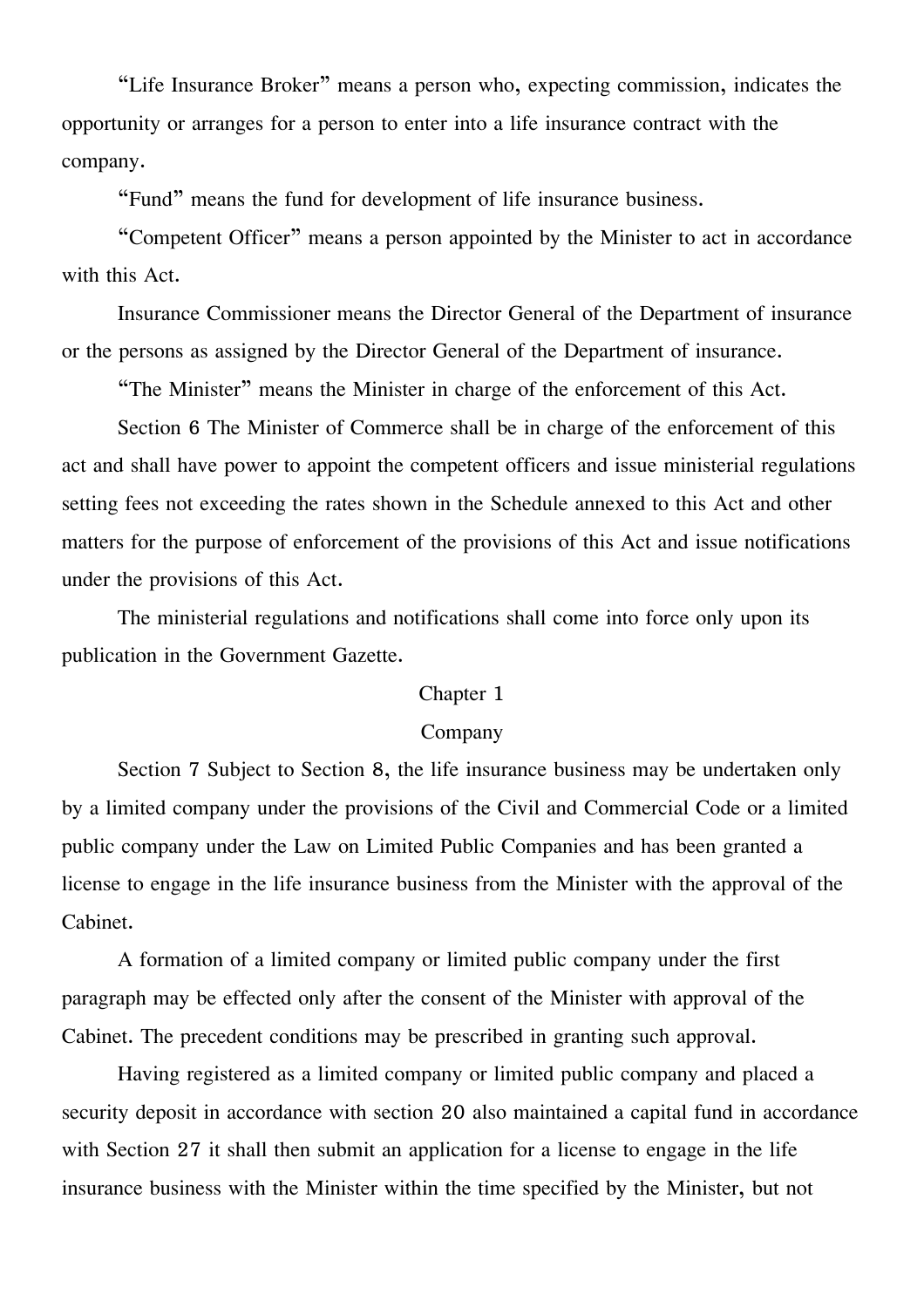exceeding six (6) months from the date of registration of the limited company or limited public company.

The application for and issuance of a license to engage in the life insurance business shall be in accordance with the rules and procedures as prescribed in the ministerial regulation. Such approval may be granted with conditions as the Minister may prescribe.

Section 8 A foreign life insurance company may establish a branch office for the undertaking of the life insurance business under this Act only after a license from the Minister with the approval of the Cabinet has been obtained. Such approval may be granted with conditions as the Minister may prescribe.

The application for and issuance of a license to engage in the life insurance business by establishing a branch office of the foreign life insurance company under the first paragraph shall be in accordance with the rule and procedures in the ministerial regulations.

A branch office of the foreign life insurance company which has obtained a license to engage in the life insurance business shall maintain its assets in Thailand in accordance with amounts, types, rules and conditions as prescribed by the Minister shall not be less than the amount of the capital fund maintained by the company under Section 27.

The Minister shall grant a license under the provision of the first paragraph only after the company has placed the security deposit in accordance with section 20 and maintenance the assets in Thailand in accordance with the third paragraph.

A company which is a branch office of the foreign life insurance company may not open a branch office anywhere.

A branch office shall mean to include an office that is separated from the company head office, no matter what name it is, and that receives expenditures from the company either directly or indirectly. However, this dose not include a place used as location of information operating unit, a document-keeping place and training place in relation to company's business that obtain the insurance Commissioner's consent.

Section 9 Shares of the company shall be an ordinary share with name certificate, having a par value of not more than one hundred (100) baht per share. The Articles of Association of the company shall not have any restriction transfer of shares.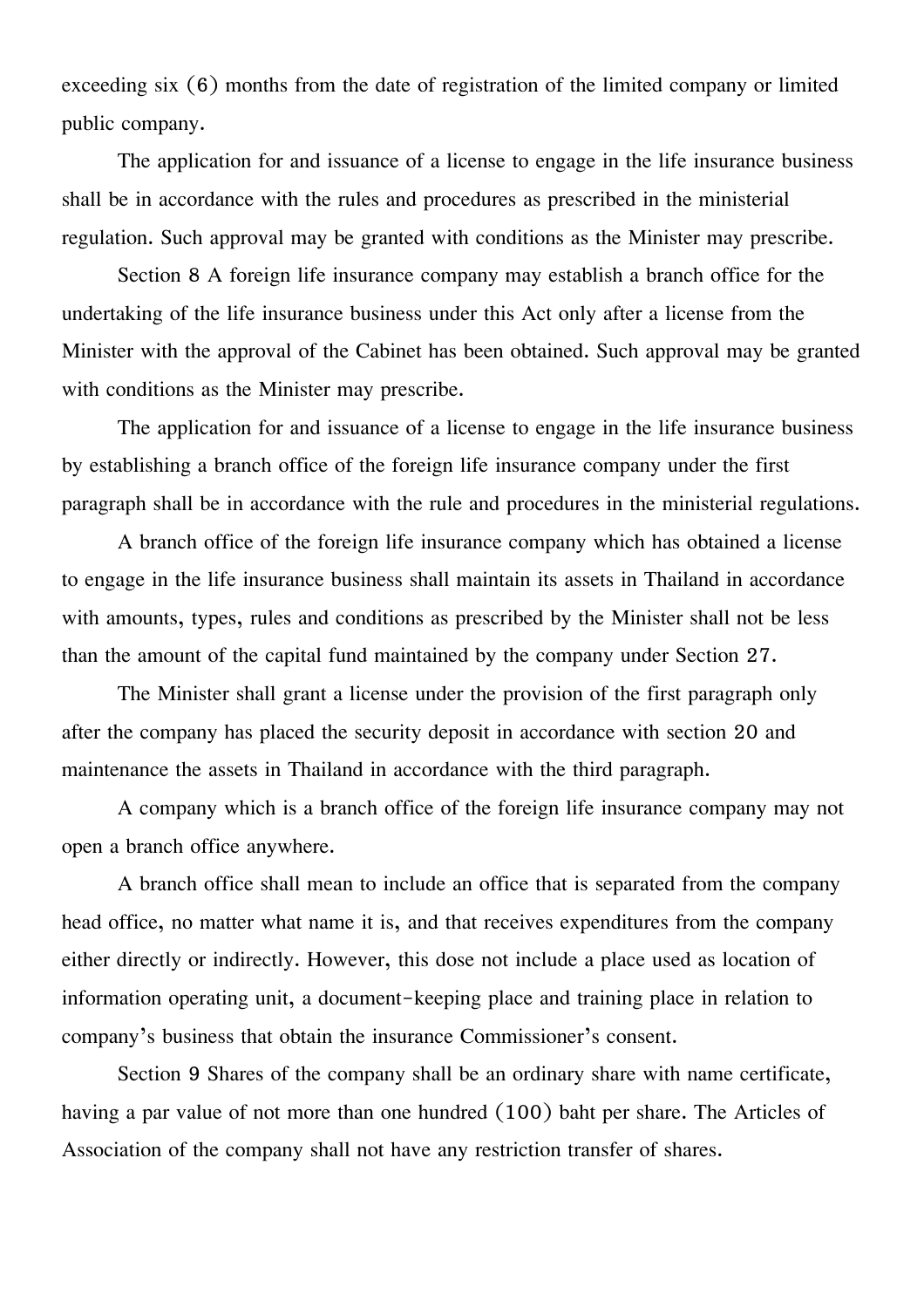Section 10 The amount of share of the company held by persons of Thai nationality shall not be less three fourths (3/4) of the total amount of shares sold and the number of its directors who are persons of Thai nationality shall not be less than three fourths (3/4) of the total number of directors.

Section 11 Any person has acquired shares of any company and such acquisition causes a number of shares of shareholders to violate Section 10 and not to be in compliance with section 12, such person may not hold the shares in excess of the prescribed percentage against the company and the company shall not pay dividends or any pecuniary benefit on the excess shares to such person of to allow such person to exercise voting right on the said shares at shareholders' meeting.

Section 12 For the purpose of compliance under Section 10 and Section 11, the company shall examine its register of shareholders not less than three (3) months prior to each shareholder's meeting and shall inform the Insurance Commissioner of the result of such examination in the particulars and within the period of time prescribed by the insurance Commissioner. In the case where any shareholder is found to hold shares in excess of the percentage prescribed in Section 10, the company shall so notify such person within fifteen (15) days from the date of finding and such person may take steps to rectify this within one (1) month from the date of receipt of notice.

Section 13 Provisions of Section 9, Section 10, Section 11 and Section 12 shall not apply to the company which is a branch office of the foreign life insurance company under Section 8.

Section 14 A company which has obtained a license to engage in the life insurance business shall not merge with any other limited company or limited public company except with the company which has obtained a license to engage in the life insurance business.

A merger of companies under the first paragraph may be effected only after a consent from the Minister has been obtained. In granting a consent, the Minister may prescribe any condition to be complied with before granting such consent.

When the merged company has been registered under the laws, the new merged company shall apply for a license to engage in the life insurance business under section 7 within the time prescribed by the Minister but not exceeding three (3) months from the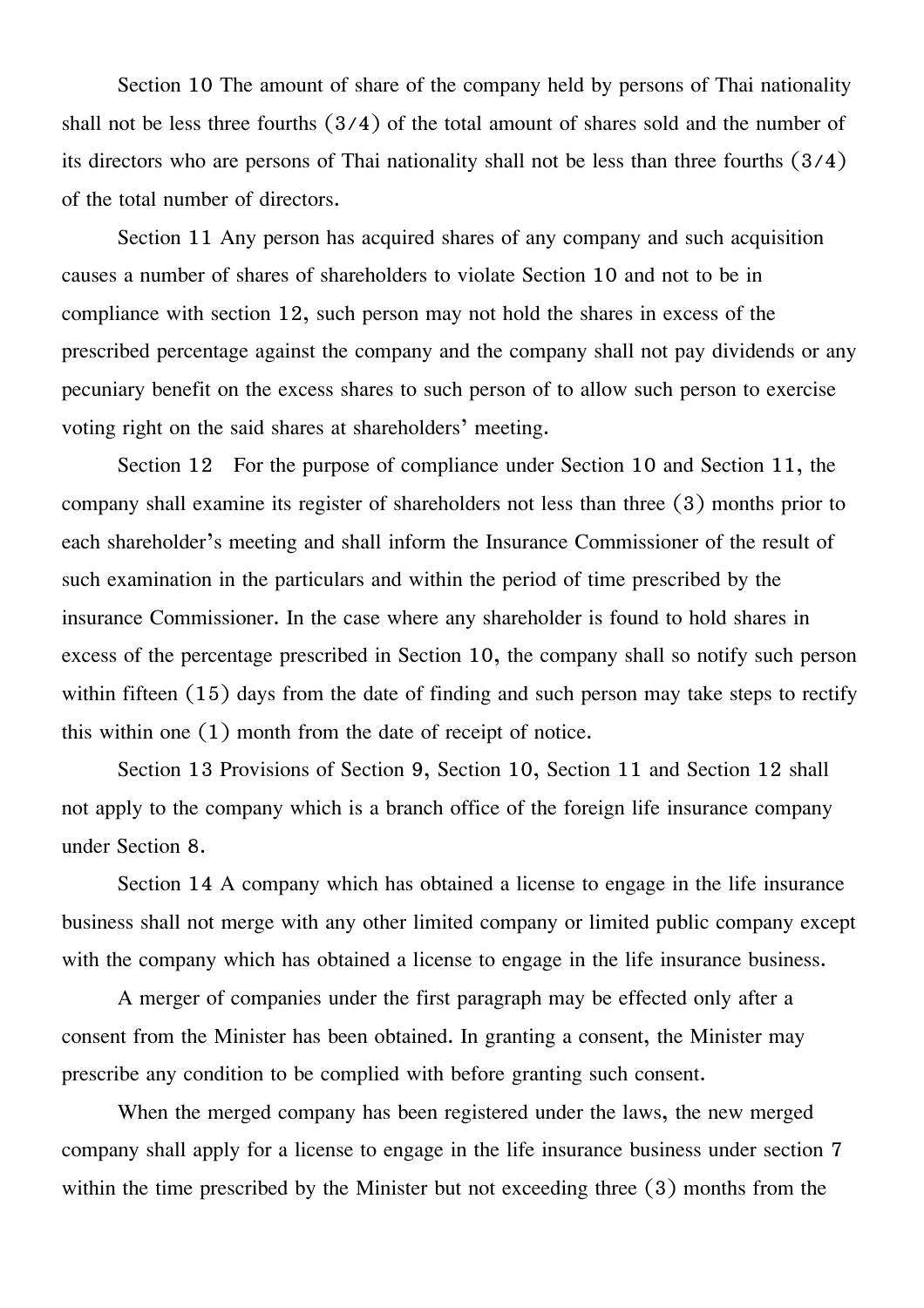date of registration of the new merged company. During applying for a license the new merged company may continue undertaking the life insurance business under the previous license. If the application for a license to engage in the life insurance business is not submitted within the said period or the merger of companies is against this provision, the license to engage in the life insurance business issued to the company prior to the merger of companies shall be terminated.

Section 15 Apart from fees for a license to engage in the life insurance business in each year except for a year which a license is issued.

Any company dose not pay fees within three (3) months from the end of the calendar year, its license shall expire.

Section 16 for the purpose of this Act, the expiration of the license to engage in the life insurance business shall be deemed that the license of the said company to engage in the life insurance business is revoked.

Section 17 the company under section 17 which will open branch offices or change the location of its head office or branch office shall obtain a permission from the insurance Commissioner and the provision of the sixth paragraph of Section 8 shall apply hereto mutatis mutadis.

The application for and the granting a permission under the first paragraph shall be in accordance with rules, procedures and condition as prescribed by the Minister.

Section 18 No person shall act as an insurer by entering into a life insurance contract with any other person unless he has obtained a license to engage in the life insurance business under this Act.

Section 19 No person shall make use of the name or the description of "Life insurance" or any other word or words having the same meaning except the following person:-

(1) A company:

(2) An association whose majority of the members are the company or association whose majority of the members are officers or employees of the company:

(3) An association whose majority of the members are the life insurance agents or brokers: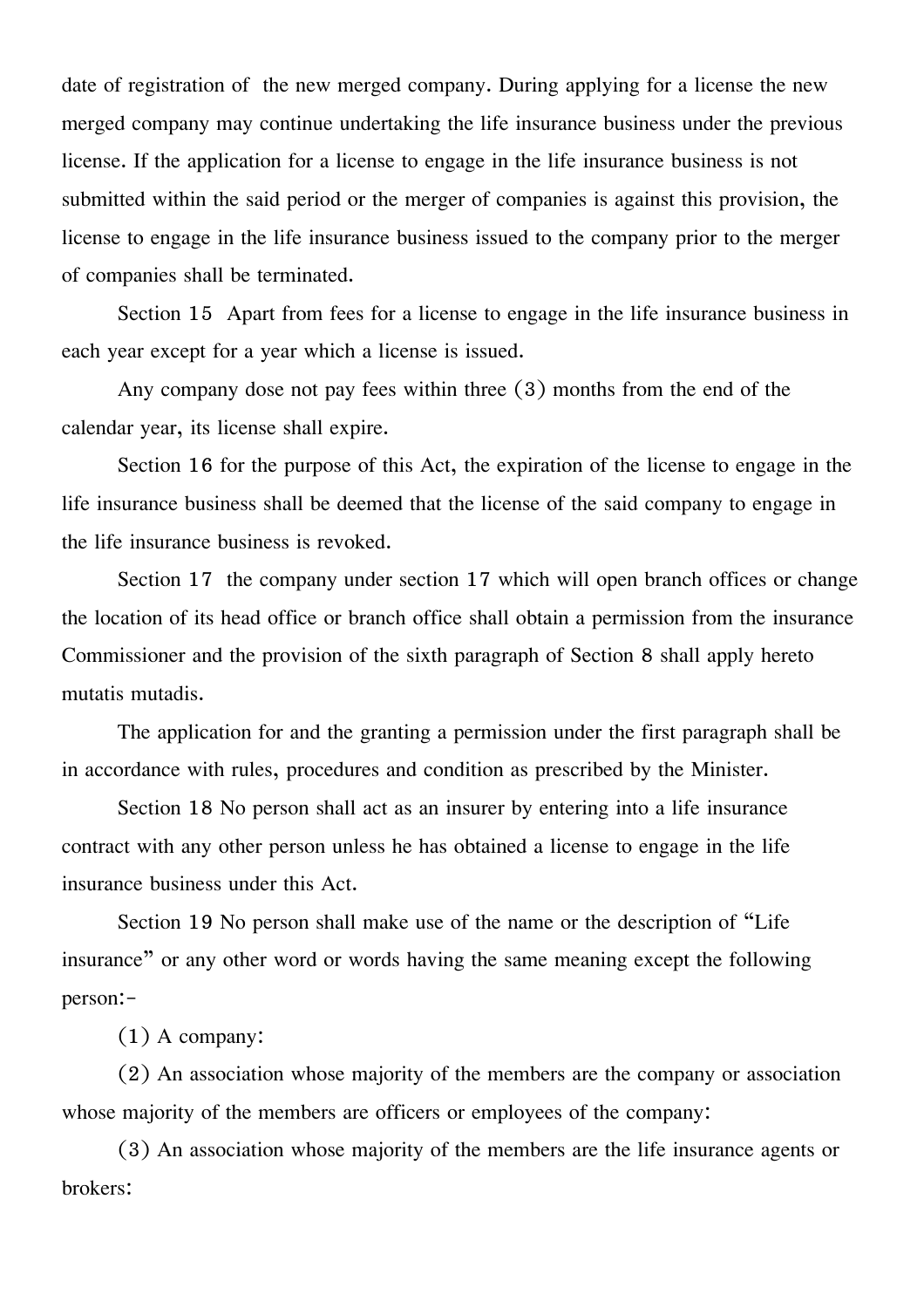(4) An Employer's Association or Labor Union whose majority of the members are officer or employees of the company:

(5) A life insurance agent or broker makes use of the description in his business as an agent or brokers as the case may be:

(6) An institute of the life insurance education or other institutes relating to the life insurance business makes use of the description for the name of the said institute:

(7) A director, officer, employee, member or a person having any status, position or duty in the company, association, labor union, institute of the life insurance education or other institute relation to the life insurance business under  $(1)$ ,  $(2)$ ,  $(3)$ ,  $(4)$  and  $(6)$  for showing as the director, officer, employee, member or status, position or duty in the company, association, labor union or such institute .

Section 20 The company shall place securities with the insurance Commissioner as the security deposit in the value as prescribed by the insurance Commissioner in the ministerial regulations.

The securities of the company required to be placed with the insurance Commissioner may be cash, Thai government bonds or any other assets as may be prescribed by the minister in the notifications.

The company may change the security deposit placed subject to the provisions of the first and second paragraph.

Section 21 In the case where the value of the security deposit of any company is lower than that prescribed in accordance with the ministerial regulations issued under Section 20, the insurance Commissioner may order such company to deposit an additional security up to the amount as prescribed within two (2) months from the date of receipt of the order.

Section 22 In the case where the value of the security deposit of any company in higher than that prescribed in accordance with the ministerial regulation issued under Section 20, the insurance Commissioner may order to release the portion of the security deposit which in excess of the amount as prescribed upon the request of the company being able to prove the excessive value.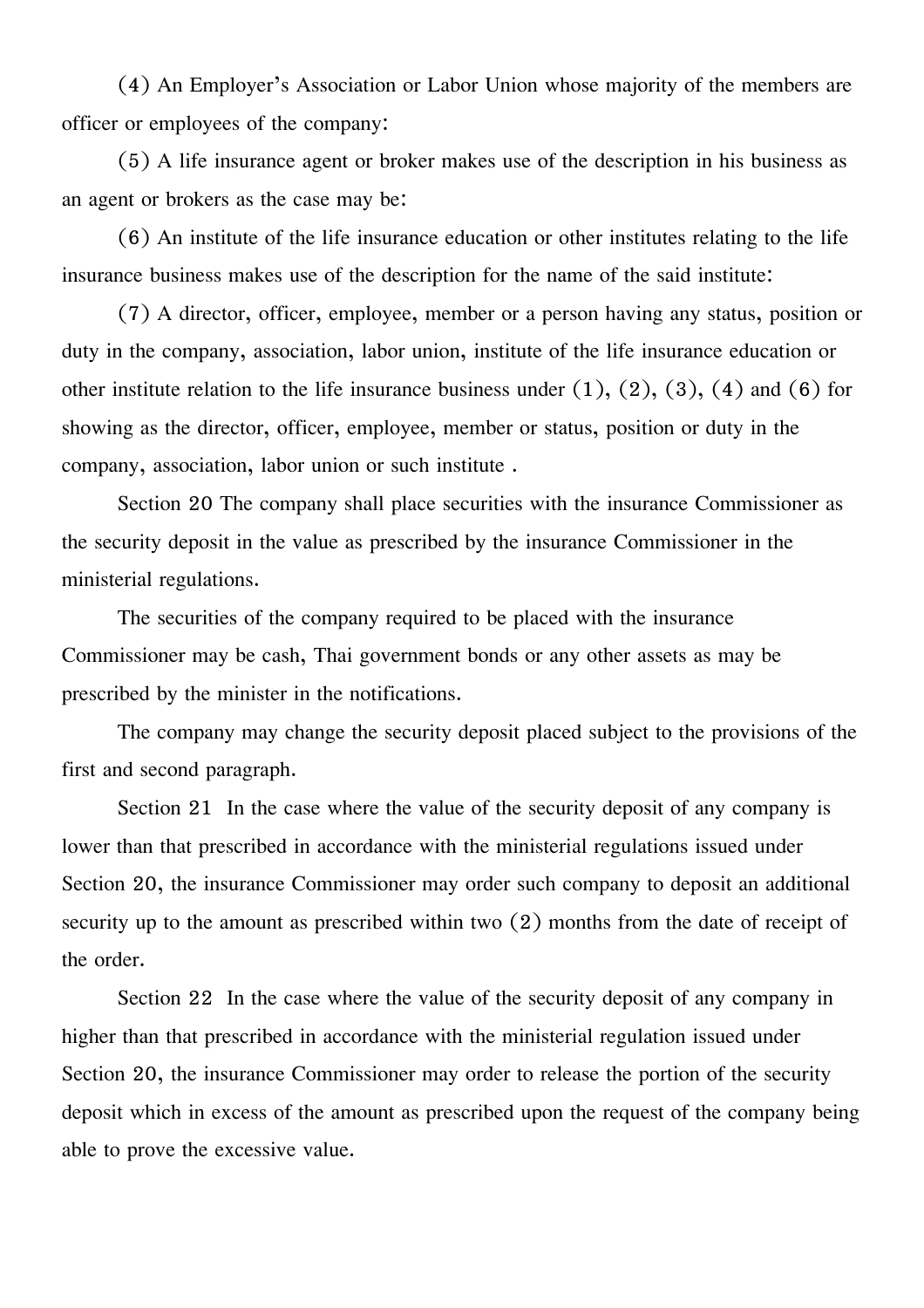Section 23 A company shall allocate premiums to a life policy reserve for the insurance policies which are in force in accordance with rules and procedures as prescribed by the Minister in the notifications.

Apart from the provisions of the first paragraph, the Minister may prescribe other reserve allocated by the company as may be necessary in the notifications.

Section 24 The Minister has power to order a company to place the reserve in the value not exceeding twenty-five (25) percent of the reserve under Section 23 with the insurance Commissioner.

The reserve placed with the insurance Commissioner may be cash, Thai government bonds, or other assets as prescribed by the Minister in the notifications and the provisions of Section 21 and Section 22 shall mutatis mutandis apply hereto.

Section 25 In the case where the security deposit placed with the insurance Commissioner by the company under Section 20 and the reserve placed with the insurance Commissioner under Section 24 are the asset of which transfer or acquisition are required to register with the competent officer under the law or executed with the third party which involves in transfer or acquisition of the said asset, the insurance Commissioner shall notify the competent officer or the person concerned in writing and no competent officer or the persons transfer or dispose the said asset unit the insurance Commissioner has notified of revocation or change in the said asset in writing.

Section 26 The security deposit placed by the company under Section 20 and the reserve under Section 23 placed by company with the insurance Commissioner under Section 24 are not subject to the execution during a period for which the company has not yet dissolved.

In case of dissolution of companies, a creditor having the right to receive payment of debts from the insurance shall have a preferential right on the assets placed as a security deposit under Section 20 and reserve under Section 23 placed with the insurance Commissioner under Section 24 and shall have the right to receive payment from the said assets prior to any other creditors having other preferential rights.

In case of bankruptcy of companies, a creditor having the right to receive payment of debts from the insurance shall have a preferential right on the assets placed as a security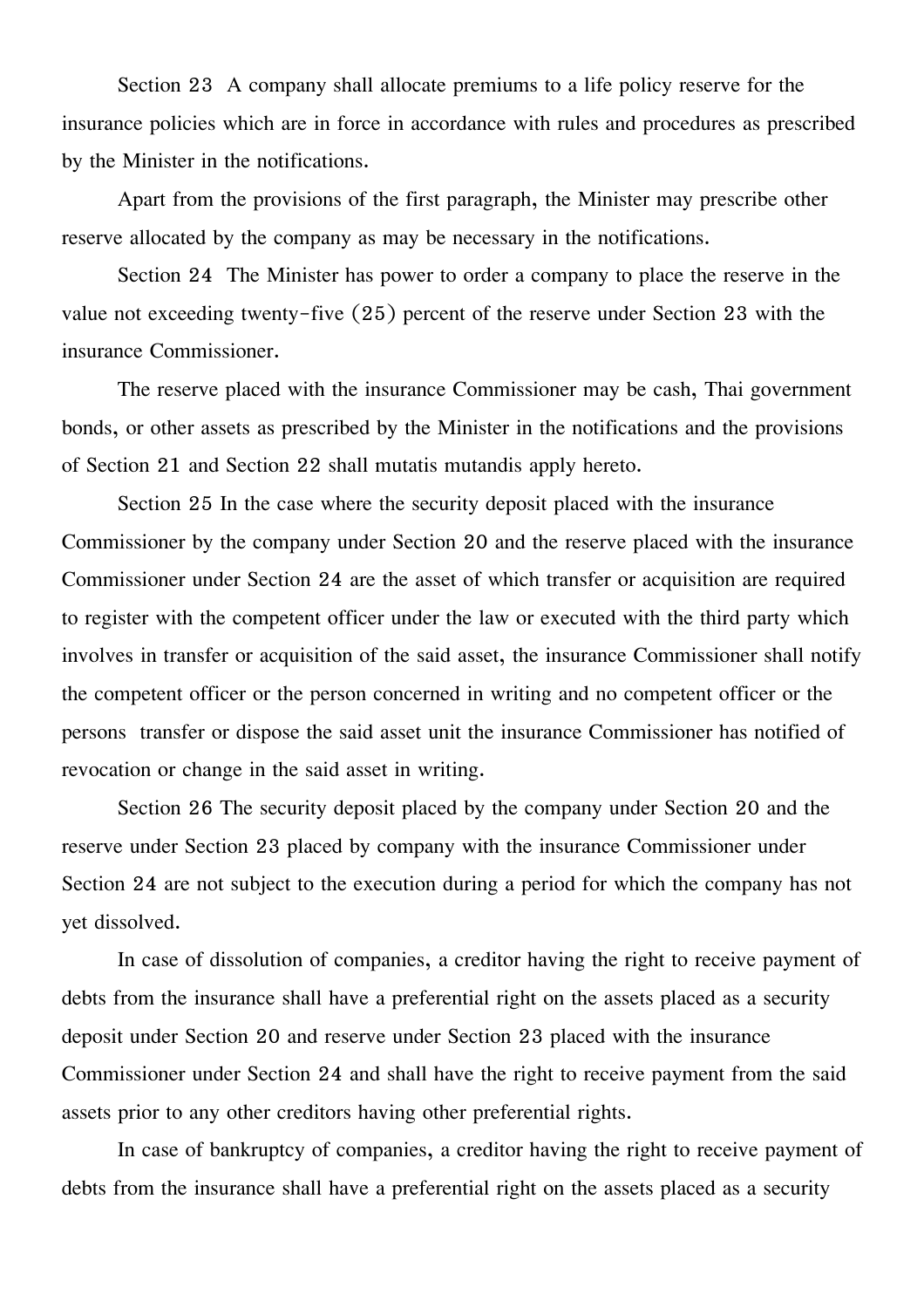deposit under Section 20 and reserve under Section 23 placed with the insurance Commissioner under Section 24 and shall have the same right to receive payment from the said assets as a secured creditor under the bankruptcy laws.

A creditor having the right to receive payment of debts from the insurance shall have the right to receive payment of debts from the company's assets apart from the assets placed as a security deposit under Section 20 and reserve under Section 23 placed with the insurance Commissioner under Section 24 like a holder of preferential right on account of tax under the Civil and Commercial Code.

Section 27 A company shall maintain the capital fund during the undertaking of life insurance business in the amount of not less than two (2) percent of all of reserve under Section 23 but not lower than fifty (50) million baht..

### Chapter II

## Supervision of Companies

Section 28 Apart from the life insurance, a company may invest in only business as prescribed by the Minister in the notifications. The Minister may prescribe conditions for the said business to be observed by the company.

Section 29 Insurance policies including related documents and endorsement shall be in the form and the texts as approved by the insurance Commissioner.

The insurance Commissioner may order, in his discretion or upon application by a company, to change, amend, add or repeal the forms and texts partially or wholely as already approved by the insurance Commissioner under the first paragraph. In the case where a company issues an insurance policy which differs in from or text from that which has been approved by the insurance Commissioner under the first or second paragraph, the insured shall have the option of holding the company liable under the insurance policy or terminating the life insurance contract, and have the company return premiums paid to the company and whether or not the insured or beneficiary exercises the said right, the company shall not be released from liability as stated in this Act.

Section 30 Premium rates as prescribed by the company shall be approved by the insurance Commissioner.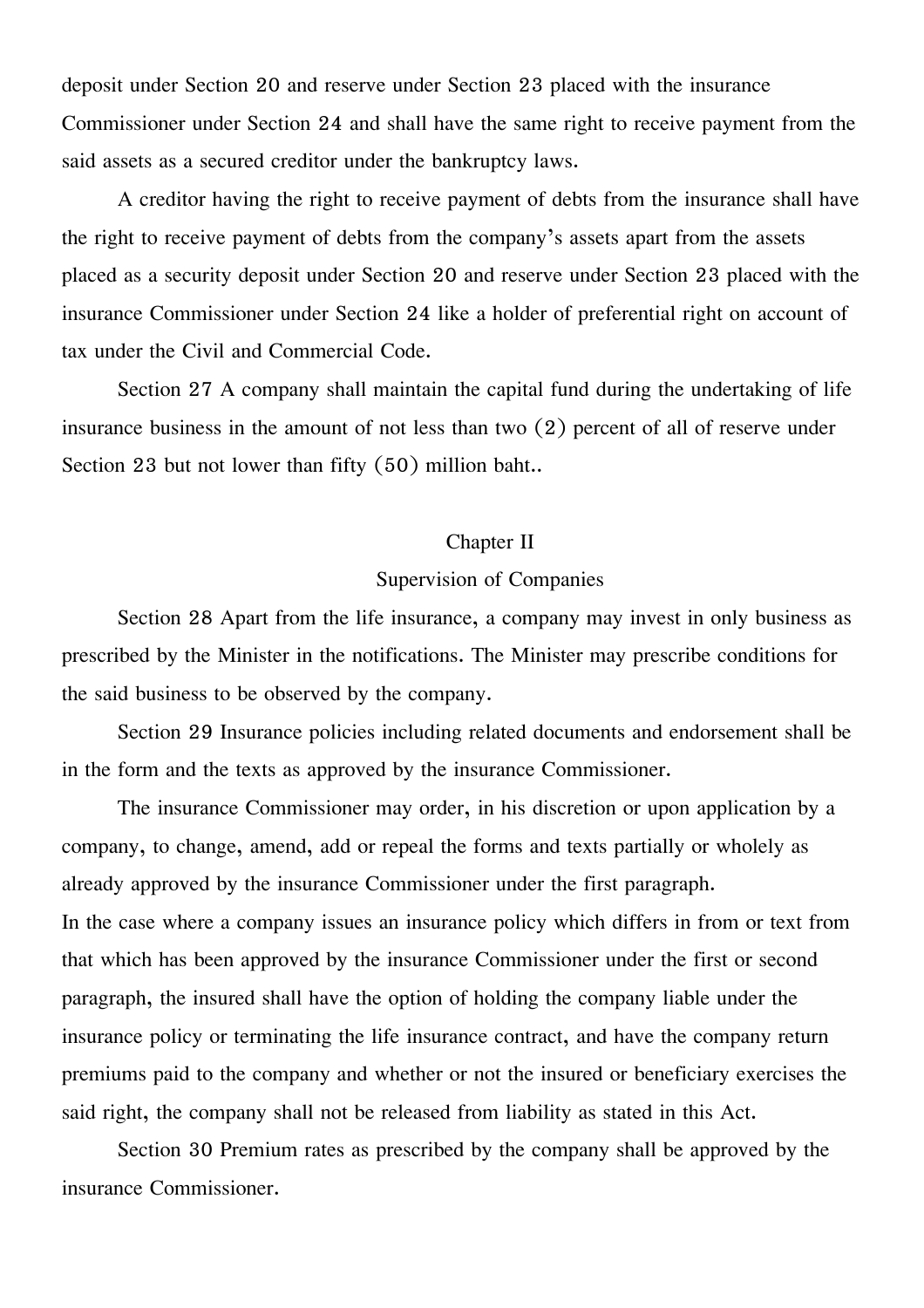The insurance Commissioner may, in his discretion or upon application by a company, order to change such rate as approved by the insurance Commissioner provided that any change in the rate shall not affect the insurance policy, the premium rates of which has been approved by the insurance Commissioner.

Section 31 No company shall issue the insurance policy stating the amount payable in foreign currency to the insured or beneficiary.

Section 32 A company shall obtain the approval of the insurance Commissioner for its calculation of profits whether there is profit or not, and its amount for the purpose of paying of dividends to shareholders.

Section 33 No Company shall: -

(1) engage in the non-life insurance business;

(2) reduce its capital without written permission of the Insurance Commissioner with the consent of the Minister;

(3) deposit money elsewhere than in banks, finance companies or finance and securities companies;

(4) keep cash anywhere except at the office of the company;

(5) pay any money or property to a director, manager, adviser, officer or employee of the company as commissions or remunerations for or in connection with any transaction or any act other than gratulties, salaries, bonuses or money or money which may normally be paid to them;

(6) pay any money or property to life insurance agents or brokers apart from wages or commission which may normally be paid to them;

(7) advance money or property to any person as commission or remuneration for works to be done for the company;

(8) pay commissions to a person who assists in obtaining an insurance contract but who in not a life insurance agent or broker of the company;

(9) buy or hold immovable properties except: -

(a) those for use as premises for the business of the company or for welfare of officers and employees of the company as may be reasonable;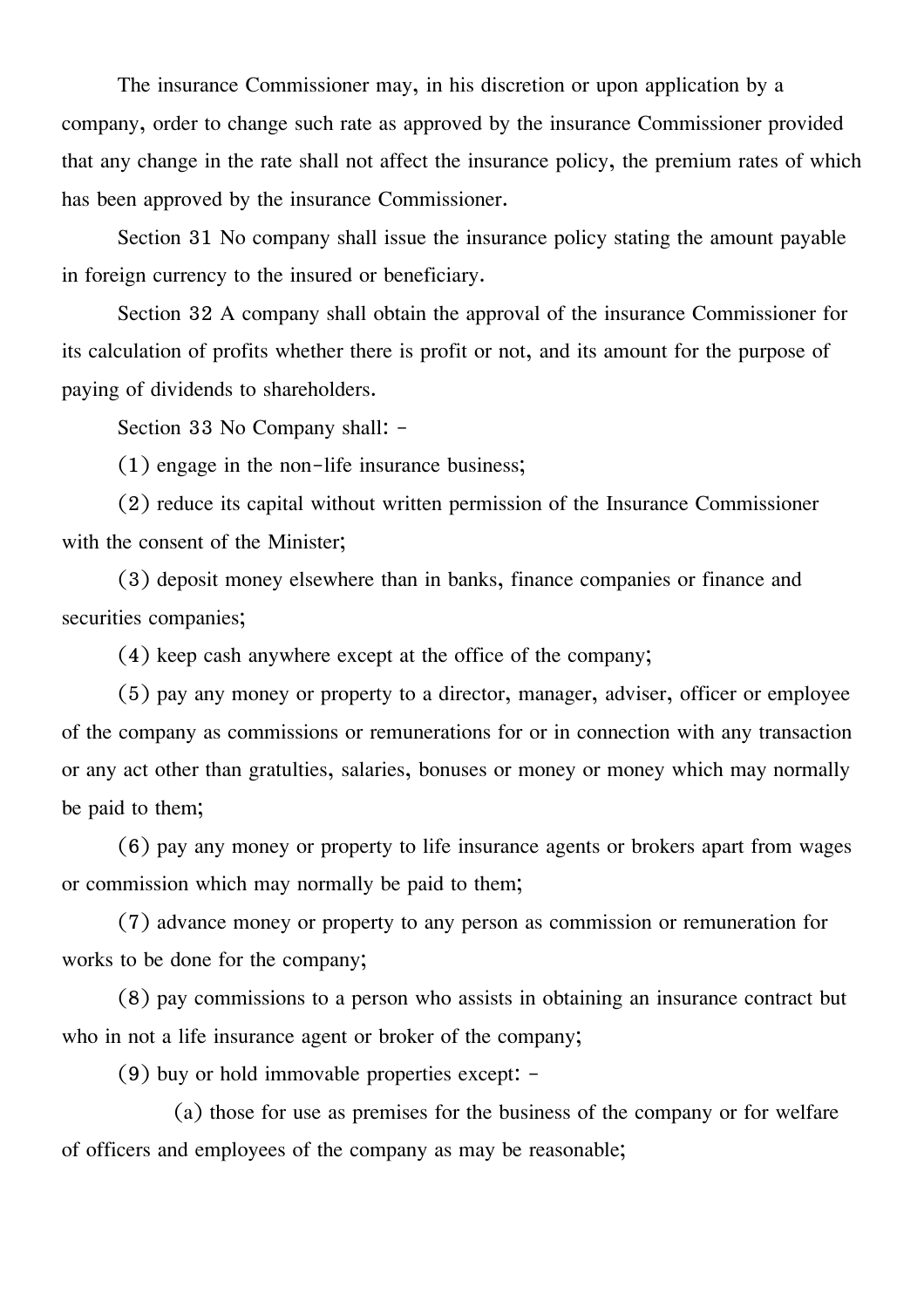(b) those for use for investment in other businesses as prescribed by the Minister under Section 28;

(c) those acquired by the company as a result of a debt settlement or enforcement of mortgage;

Buy or hold immovable properties under (a) or (b) or acquisition of the immovable properties as a result of a debt settlement under (c) shall be obtained written approval of the Insurance Commissioner. Such approval may be granted with any condition as the Insurance Commissioner may prescribe;

(10) give special benefits to the insured or beneficiaries under insurance policy in addition to those specified in the Insurance policy;

(11) accept from the insured payment of premiums in the amount less than the amount payable;

(12) appoint or authorize persons other than life insurance agents, life insurance brokers or officers of the company who have duties concerning receipt of money as a receiver of payment of premiums;

(13) issue an insurance policies without signature of authorized directors to bind the company and not affixed with the company's seal as registered or without signature of the branch manager of the foreign life insurance company as shown in the license to engage in the life insurance business, as the case may be;

(14) falsely or exaggeratedly advertise the company or its life insurance business;

(15) appoint or assign persons other than life insurance agents of the company to induce or procure persons to enter into life insurance contracts with the company except for the act of a director, officer, or employee of the company for and behalf of the company or;

(16) sell or give any immovable property or movable property with on aggregate value exceeding the amount prescribed by the Insurance Commissioner to any of its directors or buy assets from any or its directors except with consent of the Board of Directors and approval of the Insurance Commissioner.

Section 34 The company shall dispose immovable properties devolving to the company under Section 33 (9) in the following conditions: -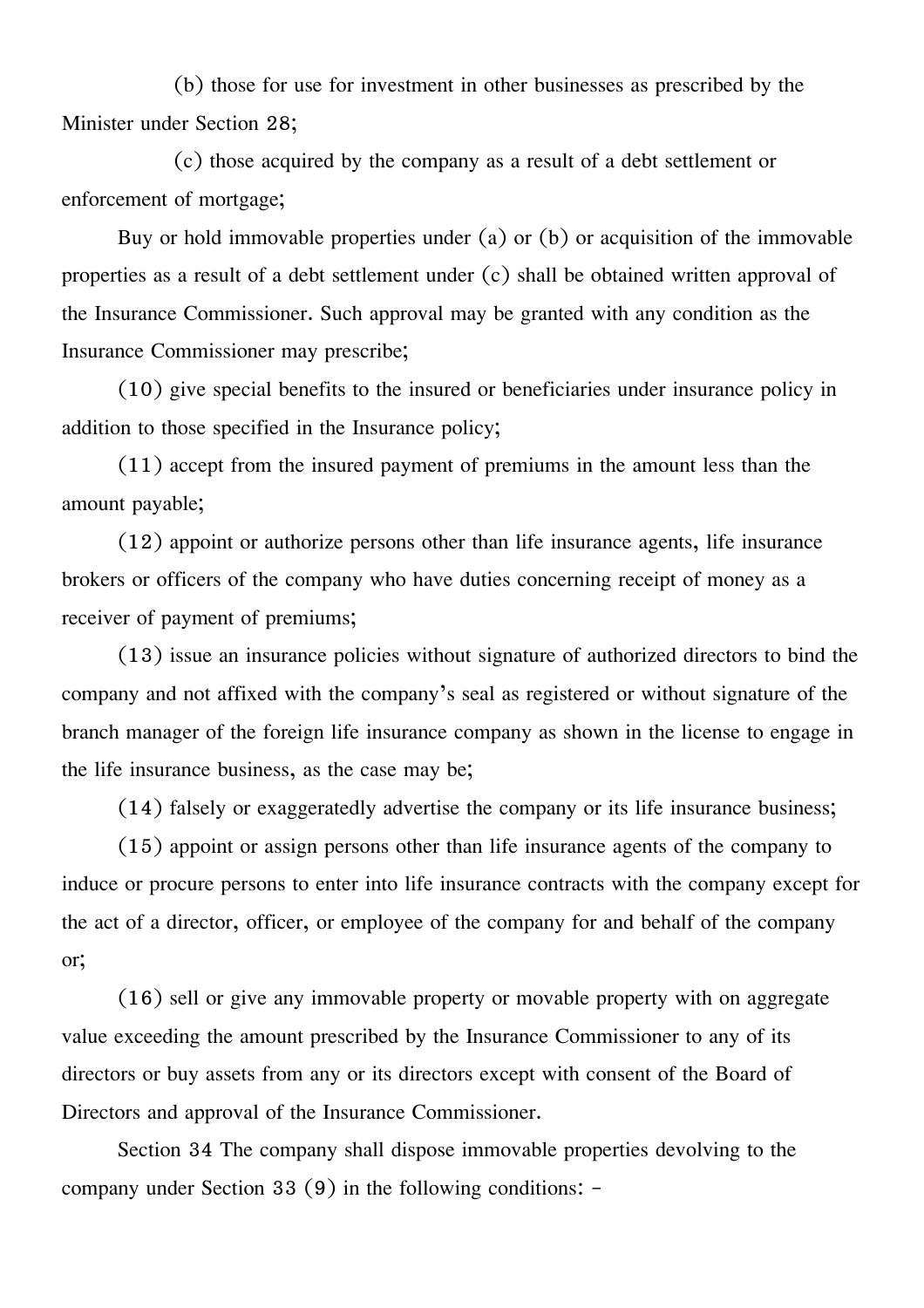(1) those acquired by the company for use as premises for the business of the company or for welfare of officers or employees of the company or for investment in the other business under Section 3 (9) (a) or (b) and not used for the aforesaid purposes, shall be disposed of within nine (9) years form the date of cessation of use;

(2) those acquired by the company as a result of a debt settlement or enforcement of mortgage under Section 33 (9) (c) shall be disposed of within nine (9) years from the date of acquisition except the approval of the Insurance Commissioner is obtained to acquire for use as premise for the business of the company under Section 33 (9) (a) or (b).

The Insurance Commissioner may permit to extend the period as prescribed under (1) and (2) but not exceeding three (3) years upon request of the company prior to the expiry of the said period by giving reasons. Such permission may be granted with any condition.

Section 35 No company shall appoint or allow any person with any of the following qualifications to be or to perform the duty of a director, a manager, an officer or a person having management authority or an adviser;-

(1) Being or having been a bankrupt;

(2) having been imprisoned by a final court judgement for an offence related to property committed with dishonest intent;

(3) having been a director, a manager, or an officer or a person having management authority of the company which had its life or non-life license withdrawn;

(4) Being a director, a manager or a person having management authority of any other company licensed to engage in the life insurance business unless an exception in accordance with the rules and conditions prescribed by the Minister has been granted;

(5) being removed from a position of a director, a manager of a person having management authority of the Company under Section 54;

(6) being a government official in political service;

(7) being a government official having a duty of supervision unless in the case where the company is the government enterprises or appointment is made with the approval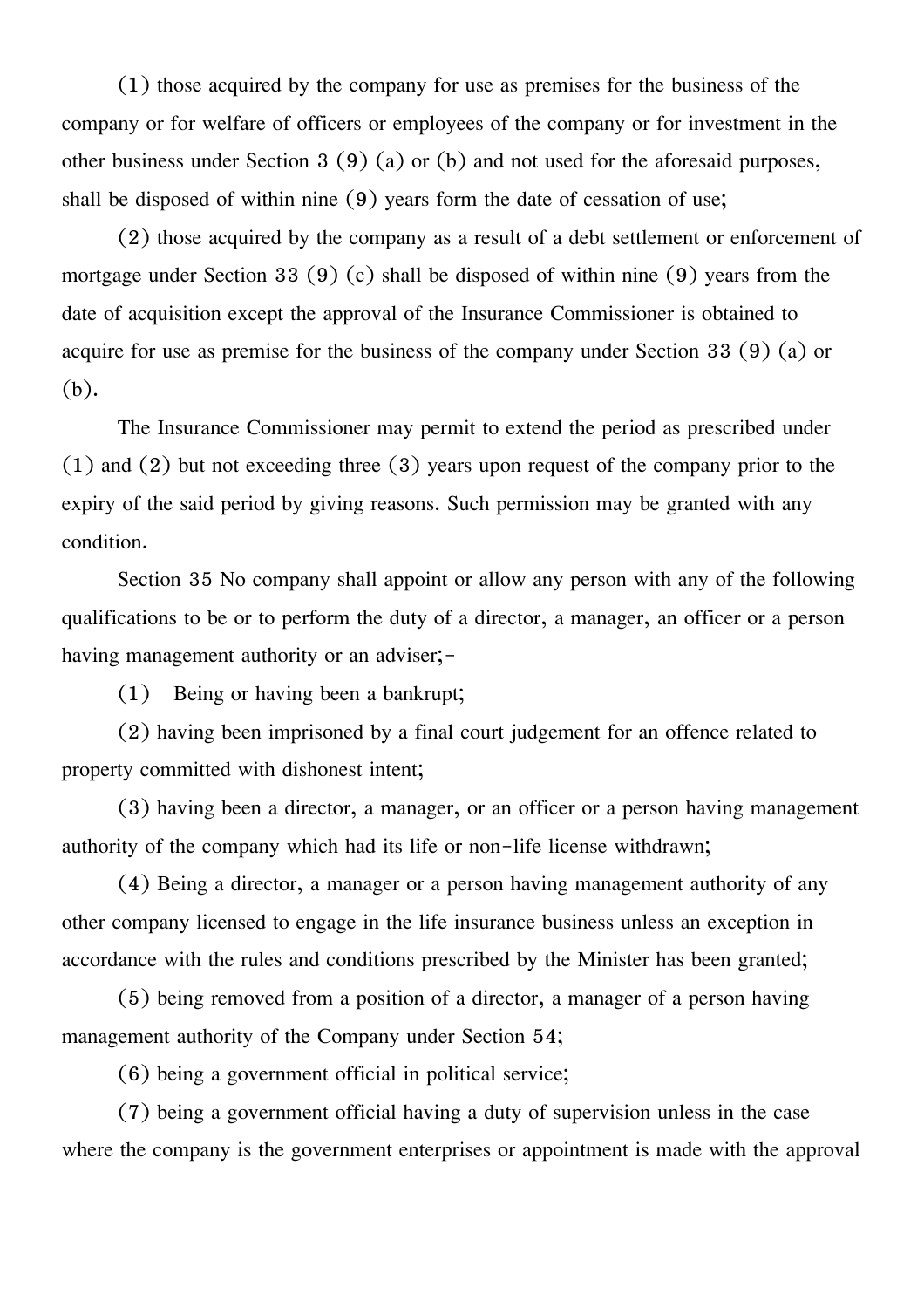or the Minister for the purpose of assisting in the operation of the company or the person is the person appointed under Section 54.

Section 36 No company shall appoint or assign any person other than a director, an officer or employee to accept the life insurance, life insurance premiums and pay claims under the insurance policy wholly or partly except for reinsurance.

Section 37 No company shall delay payment of the sum to the insured or the beneficiary under the insurance policy or return of premiums paid or return without sufficient reason or make payment or return with the bad faith.

Any act or performance of the company as deemed to contravene the provision of the first paragraph shall be in accordance with rules, procedures and period as prescribed by the Minister.

Section 38 Subject to the provisions of Act, the Insurance Commissioner shall have power to prescribe the following matter for the company to be compiled with in the notifications.

- (1) collection of premiums;
- (2) appraisal value of assets and liabilities of the company;
- (3) reinsurance;
- (4) classification of categories of expenses;
- (5) surrender value rates of the insurance policy and conditions of payment thereof;
- (6) wage or commission rates for life insurance agents and brokers;

(7)forms, dimensions, lettering, language, and text of power of power of attorney of the company including documents showing receipt of money by the company.

Section 39 A company shall open its office to the public business on the date and at the times prescribed by the Insurance Commissioner. However, the company may open its office longer than those prescribed.

Section 40 A company shall keep registers and account books concerning its business in accordance with the forms and particulars as prescribed by the Insurance Commissioner.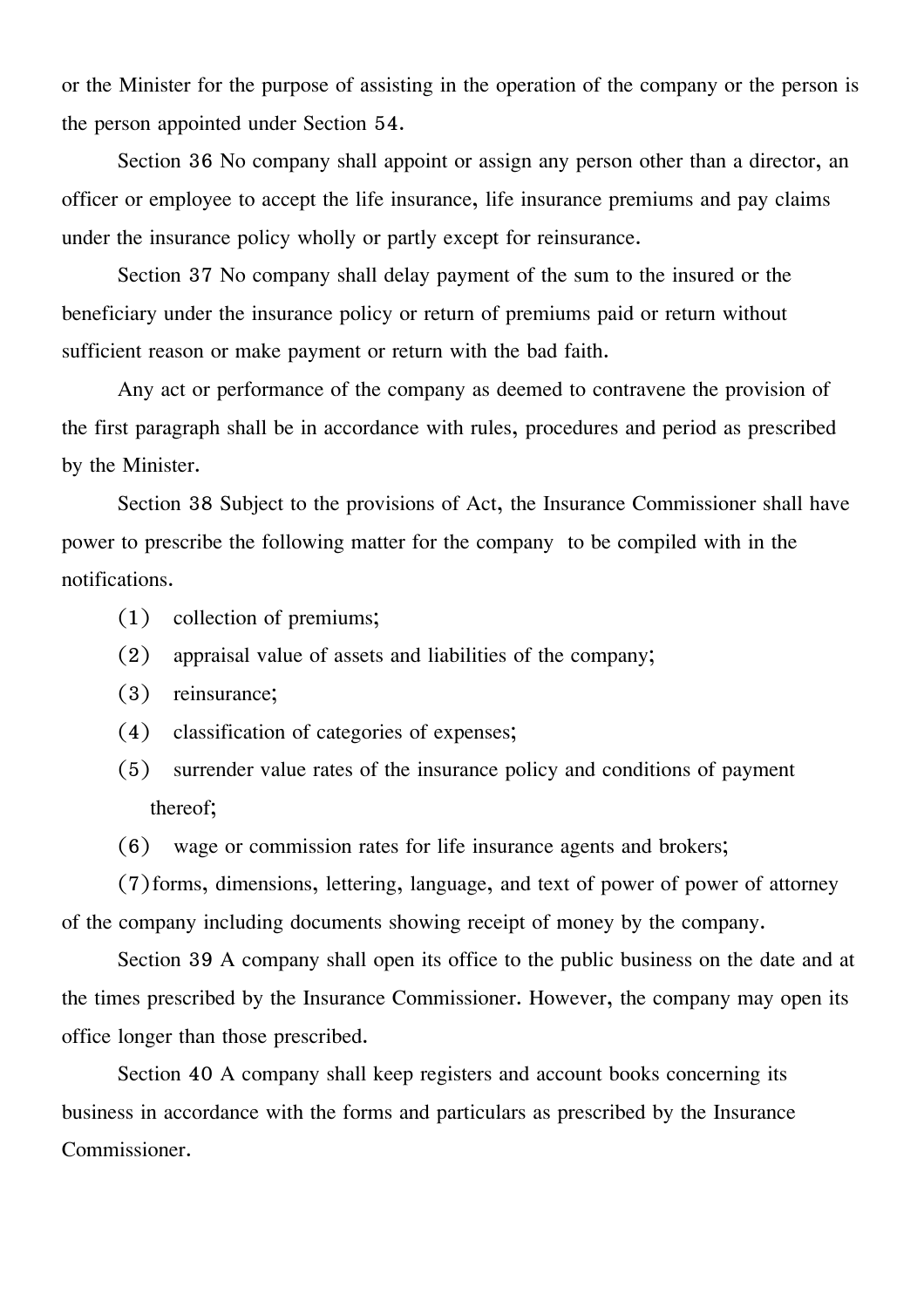Particulars of events concerning business which are required to be entered in the registers and account books of the company shall be so entered by the company not later than seven (7) days from the occurrence of the event.

Section 41 The registers and account books under Section 44 shall be kept by **the** company at its office for not less than ten (10) years from the date of the last entry in such book or from the date which the company releases from the liability under the last entry of liabilities, whichever period in longer.

 Section 42 Person having an interest may inspect the registers under Section 40 only for the particular with which he is concerned or may request the company to provide a certified copy of the said particular provided that he shall pay for fee as prescribed by the Insurance Commissioner.

Section 43 A company shall submit to the Insurance Commissioner its annual report showing its financial conditions and business activities for the last calendar year in accordance with the forms and particulars as prescribed by the Insurance Commissioner within five  $(5)$  months from the last day the calendar year.

For a company which is a branch office of the foreign life insurance company, it shall submit the annual report of its foreign life insurance company within five (5) months from the end of the accounting year of the foreign life insurance company.

The annual report under this Section shall be certified by auditors.

Section 44 In the case where it appears that the annual report submitted by a company under first paragraph of Section 43 is incorrect or incomplete, the Insurance Commissioner shall have the power to order the company to rectify or complete the report within the period as prescribed by the Insurance Commissioner.

In the case where the company fails to comply with as order the first paragraph, the company shall be deemed not to submit the annual report under Section 43.

Section 45 The Insurance Commissioner shall have the power to order a company to submit the report or any document periodically or from time to time in accordance with the forms and particulars as prescribed by the Insurance Commissioner. The Insurance Commissioner may order the company to explain or clarify the contents of the said report or documents.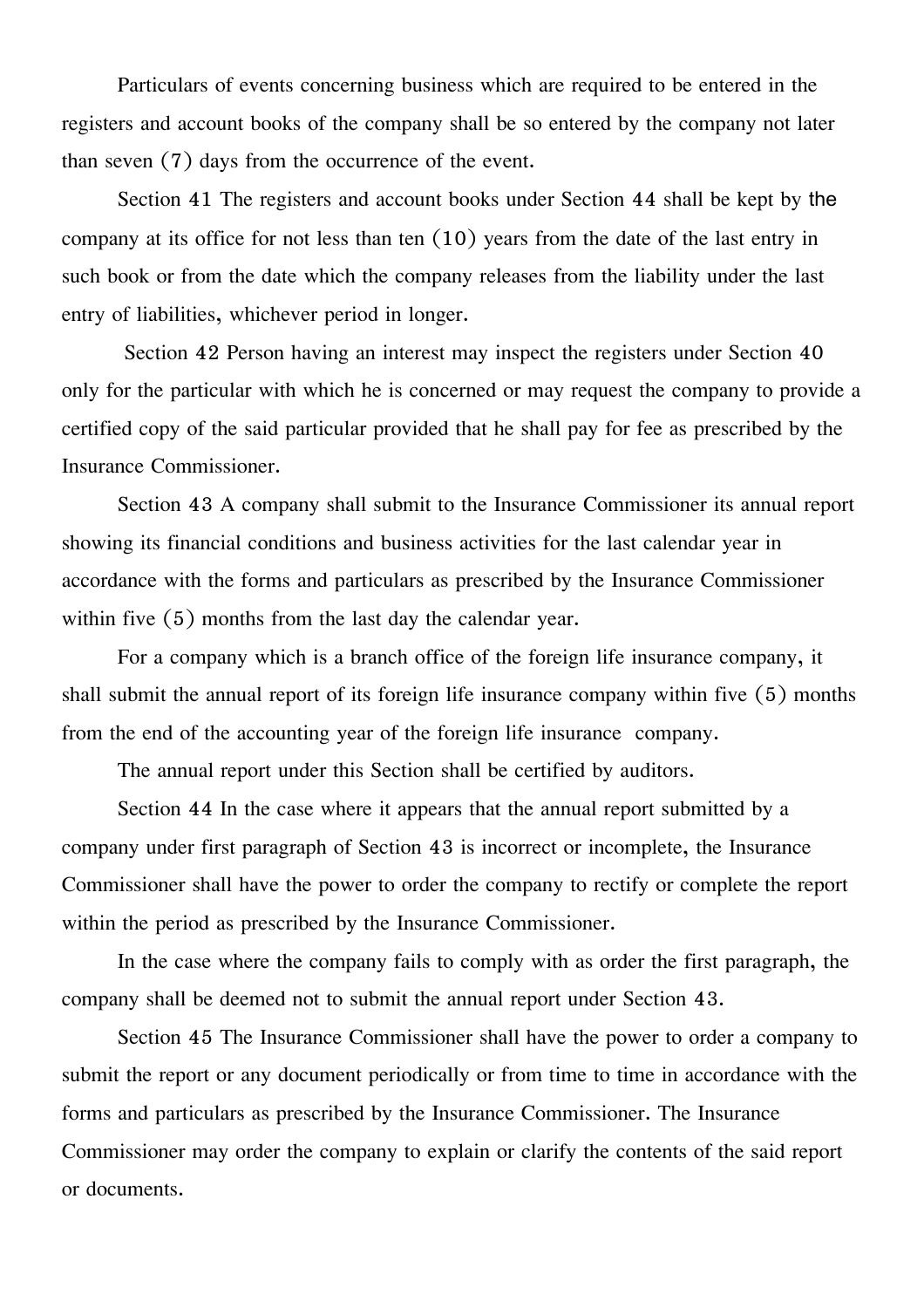The company shall prepare completely and correctly the report or documents submitted or shown or explained under the first paragraph.

Section 46 A company shall publish a summary in the form as prescribed by the Insurance Commissioner showing its assets and liabilities as of the last day of the calendar year within fifteen (15) days from the date of submission of the annual report under Section 43 in at least one daily newspaper circulated where the head office of the company is located for at least three (3) days, and shall also post such notice in an open place at the head office and branch office of the company for at least one (1) month.

Section 47 A company shall submit annually to the Insurance Commissioner an audit report of its financial condition and calculation of its liabilities under the insurance policy certified by a person who has the qualifications and knowledge required by the Minister., Such reports shall be prepared in accordance with the form and shall include the particulars as prescribed by the Insurance Commissioner and shall be filed with the Insurance Commissioner not later than ten (10) months from the end of the calendar year.

At any time, the Insurance Commissioner may, at his discretion, order the company to have an audit and submit a report under the first paragraph. In such a case, the period of time for filling the report with the Insurance Commissioner under the first paragraph, shall be applied hereto by counting from the date on which the company receives the Insurance Commissioner order.

Section 48 The Insurance Commissioner and competent officer shall have the power to examine the business activities and financial condition of the company and for the purpose of examination, the Insurance Commissioner and competent officer shall have the power;

(1) to enter into the office of the company during working hours to obtain information and in so doing they shall have the power to call for documents or other evidences from directors, managers, consultants, officers, or employees of the company and to question the said persons;

(2) to enter into the business place of the company or any premise where there is a suspect to keep account books, documents, seal, or any other documents concerning the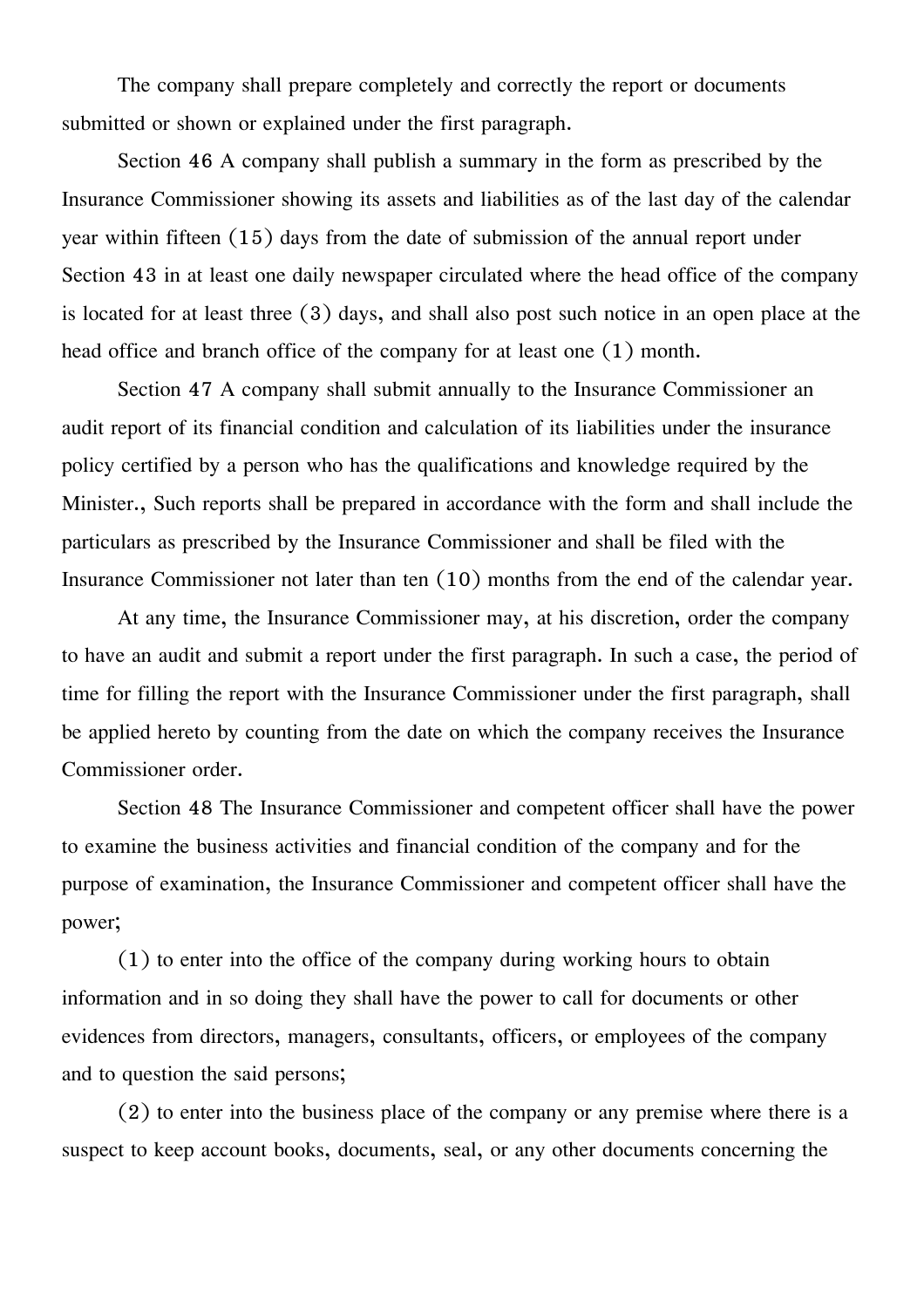company's business, properties or debts during the working hours or during sunrise and sunset to inspect or evaluate the property of the company;

(3) to order the company or persons concerned with the company's business to deliver documents or other evidences;

 $(4)$  to summon the person mentioned in  $(1)$  or  $(3)$  to give statements or to order the said person to submit statements of fact as required.

The person concerned shall provide convenience to the Insurance Commissioner and competent officer for their performance under the first paragraph.

Section 49 In performance of his duty, the Insurance Commissioner and competent office shall produce their identification card in accordance with the forms as prescribed by ministerial regulation, upon request by the person concerned.

Section 50 Any interested persons may, upon submitting to the Insurance Commissioner an application in the form perscribed by the Insurance Commissioner, inspect the register book and related documents kept by the Insurance Commissioner and may request copies with or without certifying by the Insurance Commissioner.

Section 51 when any company wishes to discontinue its business, It shall so notify the Insurance Commissioner of its intention at least three (3) months prior to the discontinuation.

In the case where a company which is a branch office of the foreign life insurance company discontinues its business, it shall go into liquidation to which the **provision of Section 65, Section 66 and Section 67 shall apply mutandis.**

**Section 52 Proceeds which an insured or beneficlary under the insurance policy, if not claimed against the company until the lapse of the period of prescription shall be sent to the Fund by the company within one (1) month from the end of a period of the prescription.**

**Section 53 Where there is evidence appearing to the Insurance Commissioner that any company is in the condition or operates its business which shall cause damages to the insured or public, the Insurance Commissioner with the consent of the Minister shall have the power to order such company to improve its conditions or operations within the**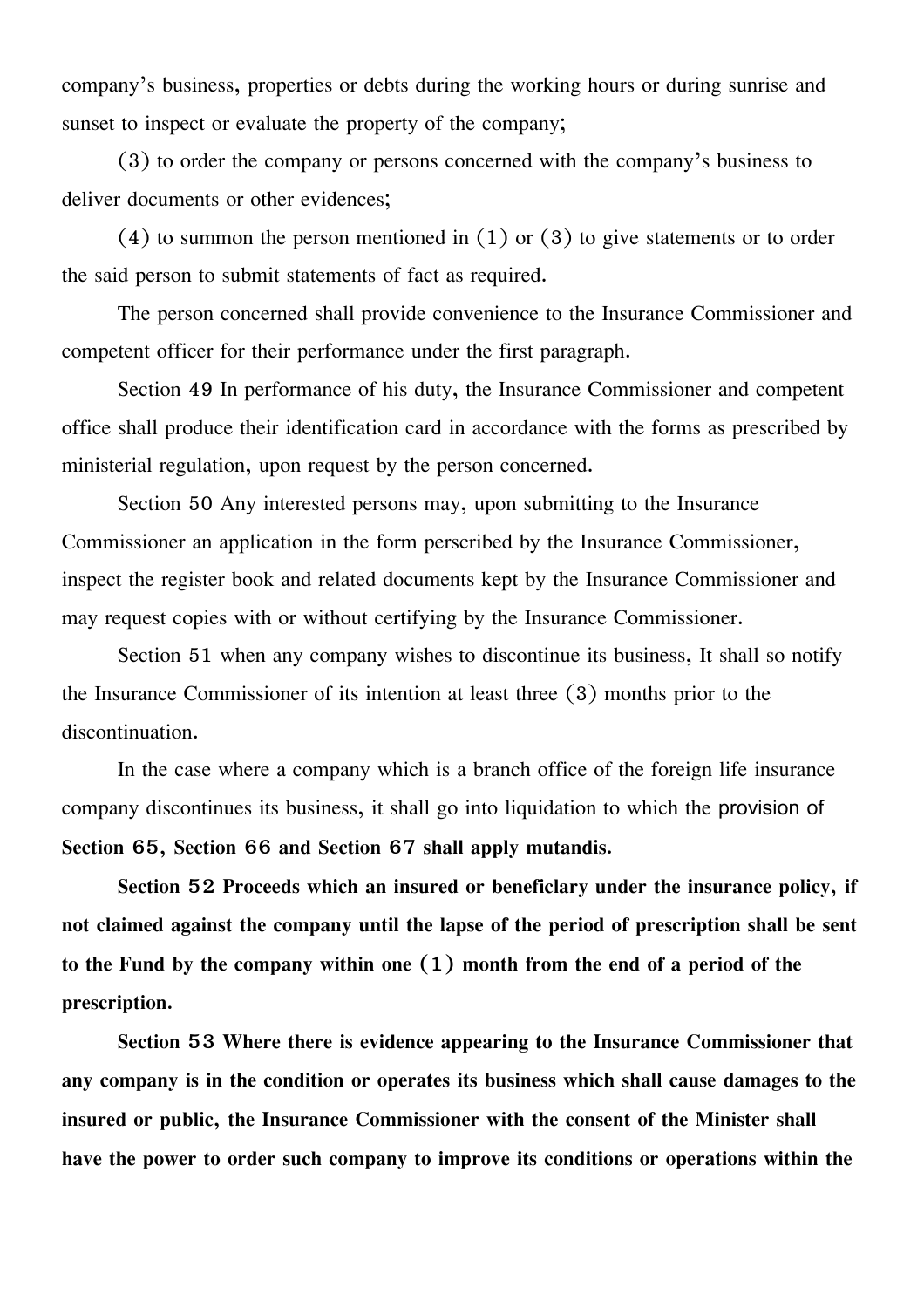**time specified by the Insurance Commissioner. In such a case, the Insurance Commissioner may order the company to increase or reduce its capital.**

**In the case where any company fails to increase or reduce its capital within the period of time prescribed by the Insurance Commissioner under the first paragraph, the Insurance Commissioner's order shall be deemed to be a resolution of the shareholders' meeting from the end of the prescribed period.**

**Where there is an urgent need for a company to increase or reduce its capital in order to survive and carry on business, the Insurance Commissioner with the consent of the Minister may order the company to increase or reduce its capital immediately. Such an order is deemed to be a resolution of the shareholders' meeting.**

**The provisions of Section 1220, Section 1224, Section 1225 and Section 1226 of the CMI and Commercial Code, and the second paragraph of Section 136,Section 139, and Section 141 of the law on Limited Public Companies B.E. 2535 (1992) as the case may be shall not apply to the increase or reduction of capital under the first and second paragraph or this section.**

**Section 54 Where there is evidence appearing to the Insurance Commissioner that the condition or operation of any company is such that damage may be caused to the insured and the public, or where the directors, managers or persons responsible for the operation of any company fall to comply with the order of the Insurance Commissioner under Section 53, the Insurance Commissioner shall have the power to order such company to remove its directors, managers or persons responsible for its operation who having caused such condition or operation of the company.**

**If the Insurance Commissioner orders the removal of any person under the first paragraph, the company shall, with the Insurance Commissioner's consent, appoint other persons to replace the persons so removed within one (1) month from the ate of removal.**

**Where a company fails to remove such persons under the first paragraph, or removes but fails to appoint other persons in their place under the second paragraph, the Insurance Commissioner with the consent of the Minister, shall have the power to issue the order of removal of such persons or appoint any person of person (s) to replace the**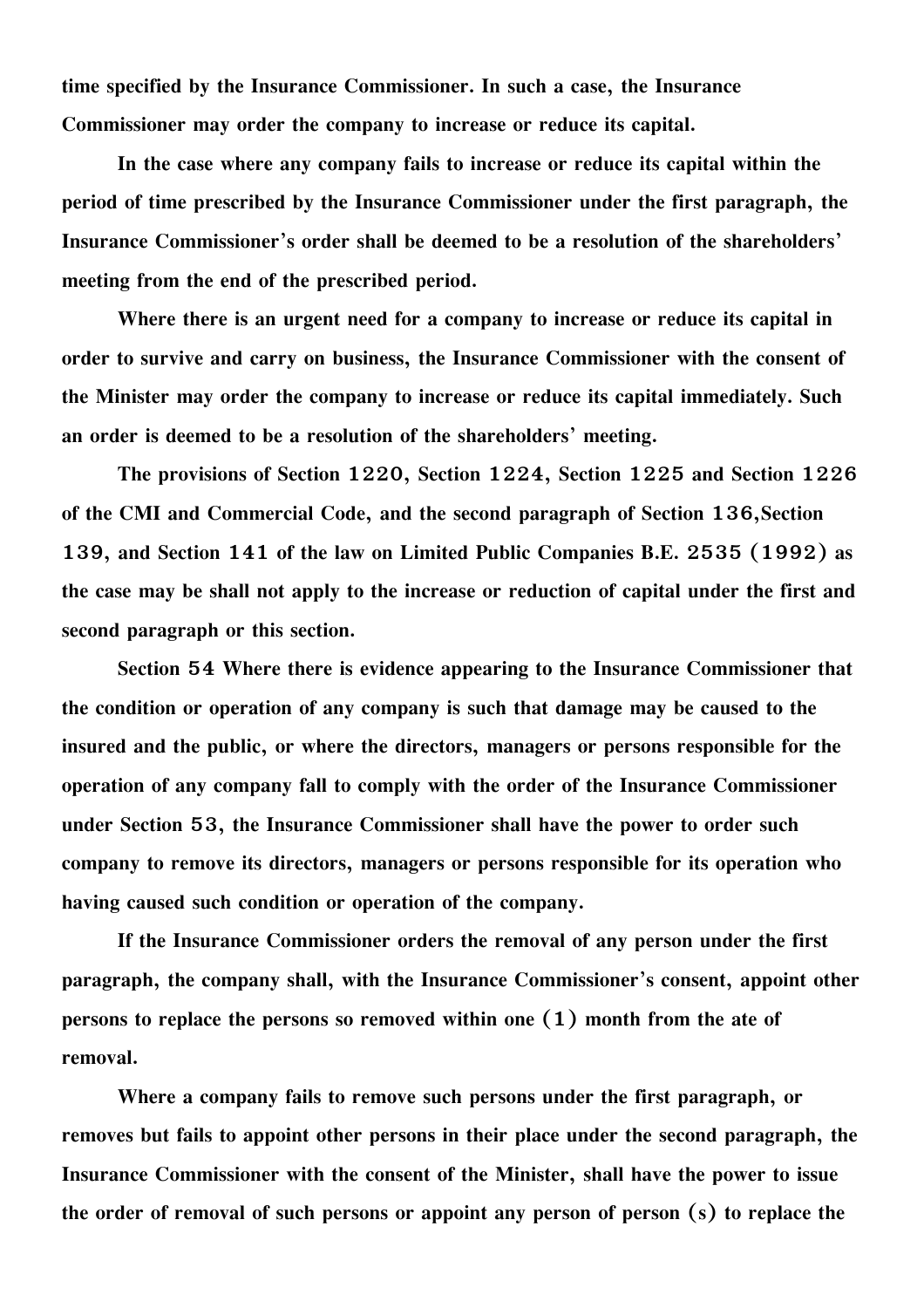**person so removed for a period not longer than three (3) years. The provision of Section 35 (4) shall not apply hereto.**

**The person so appointed shall be entitled to a remuneration to be paid from the assets of the company as prescribed by the Minster. During the period that the persons so appointed hold office, shareholders of the company shall not pass a resolution to revoke or change the order of the Insurance Commissioner.**

**The person Removed by the order of the Insurance Commissioner shall no longer be involved in or manage, directly or indirectly, any affair of the company.**

**The order of removal or appointment issued by the Insurance Commissioner under this Section shall be deemed to be a resolution of the shareholders' meeting.**

**Section 55 In the case where the Insurance Commissioner has given on order under Section 53 or Section 54, but the financial conditions and operations of the company are not improved, the Minister may issue an order to control the company or revoke the company's license to engage the business.**

**Section 56 Where any company has been placed under the control, the Insurance Commissioner shall notify the company in writing to that effect. Copies of such order shall be posted up in the Government Gazette and in at least two daily local newspaper where the head office of the company is located.**

**Section 57 Where any company has been placed under the control, the Minister shall appoint a Control Committed consisting of a chairman and not less than two other committee shall have the power and duty to manage the affairs of the company in all respects, and the chairman of the committee shall be the representative of that company. The provision in Section 35 (4) shall not apply.**

**In the event that the chairman of the committee is unable to perform his duty, the Minister shall appoint any committee member to act in his stead.**

**The Committee shall have the power to appoint a director, officer and employee of the company under the control of one or several persons to perform any duty of the company.**

**The appointment of such committee and the appointment of a member to act in place of the chairman shall be published in the Government Gazette.**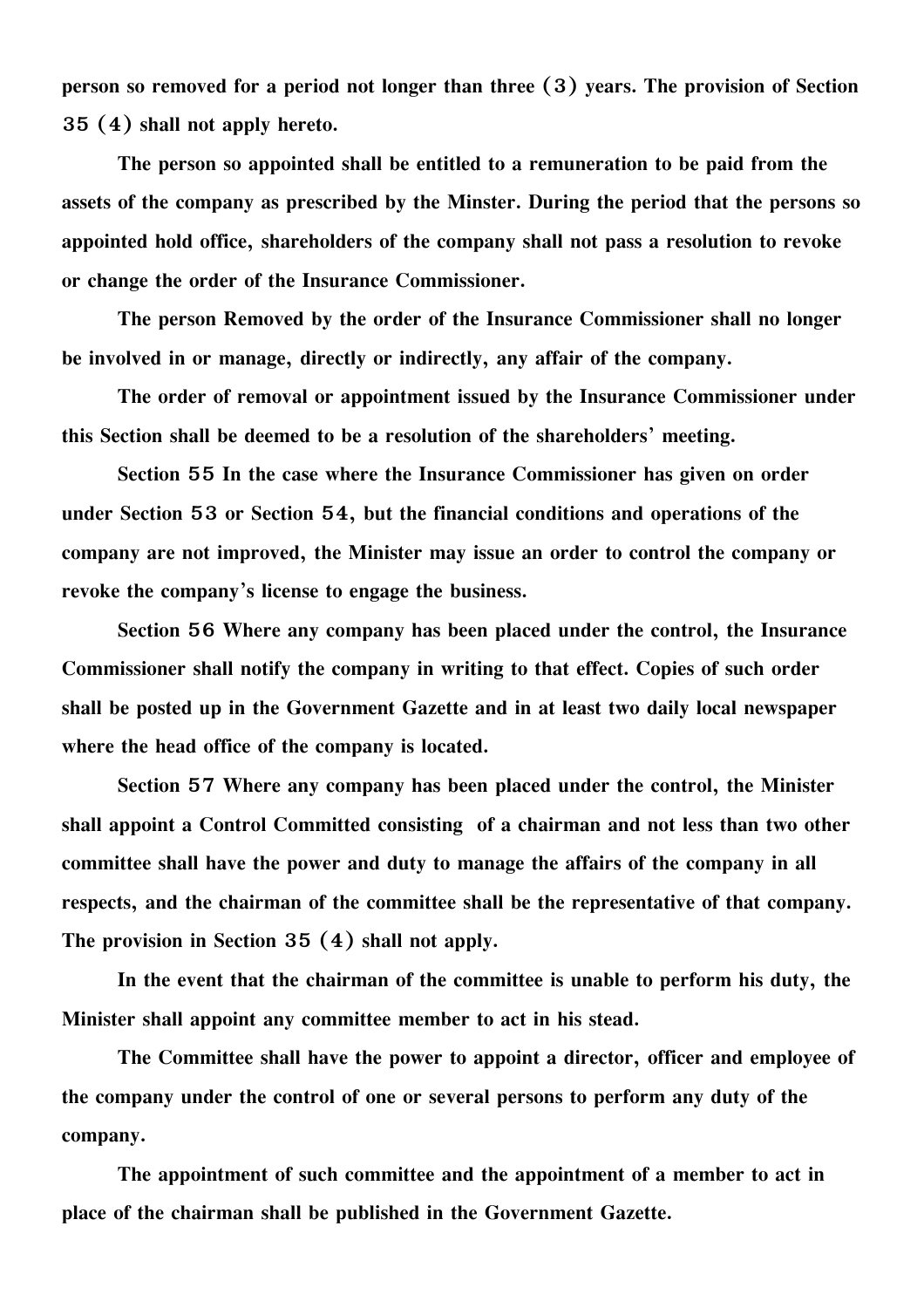**Section 58 Where any company has been placed under control, no directors, officers and employees of the company shall take proper actions in order to safeguard the company's properties and interests and shall promptly report its affairs and deliver, without delay, its properties together with books of accounts, document, seals and other evidence relating to its affairs and assets to the Control Committee.**

**Section 60 The Control Committee shall have the power to order any person to testify or to produce or deliver books of accounts, document, seals or other evidence relating to affairs and assets of the company placed under control.**

**Section 61 If the Control Committee considers that a company under control is able to continue its business operation, the committee shall notify the Minister to that effect. The Minister shall then, if he deems appropriate, order that the control on the company be revoked, and shall publish such order in the Government Gazette and in at least two daily local newspapers where the head office of the company is located.**

**Section 62 If the Control Committee considers that a company under control is unable to continue its business operation, and has the reason to withdraw the license to engage in the life insurance business under Section 64, the committee shall notify the Minister to that effect, The Minister shall then, if he deems appropriate, order the withdrawal of the license to engage in the life insurance business under 64.**

**Section 63 The Control Committee may receive remuneration as prescribed by the Minister and such remuneration shall be paid from the assets of the company.**

#### **Chapter lll**

**Revocation of Licenses to Engage in the Life Insurance Business**

**Section 64 The Minister shall have the power to revoke a license to engage in the life insurance business where there is evidence appearing to the Minister that a company.**

**(1) has liabilities in excess of its assets or has had such an unstable financial conditions which may cause damage to the insured or public;**

**(2) violates the provisions of this Act or the ministerial regulations, condition as prescribed by the Minister or notifications issued or prescribed in accordance with this Act or fails to comply with an order of the Minister, Insurance Commissioner or**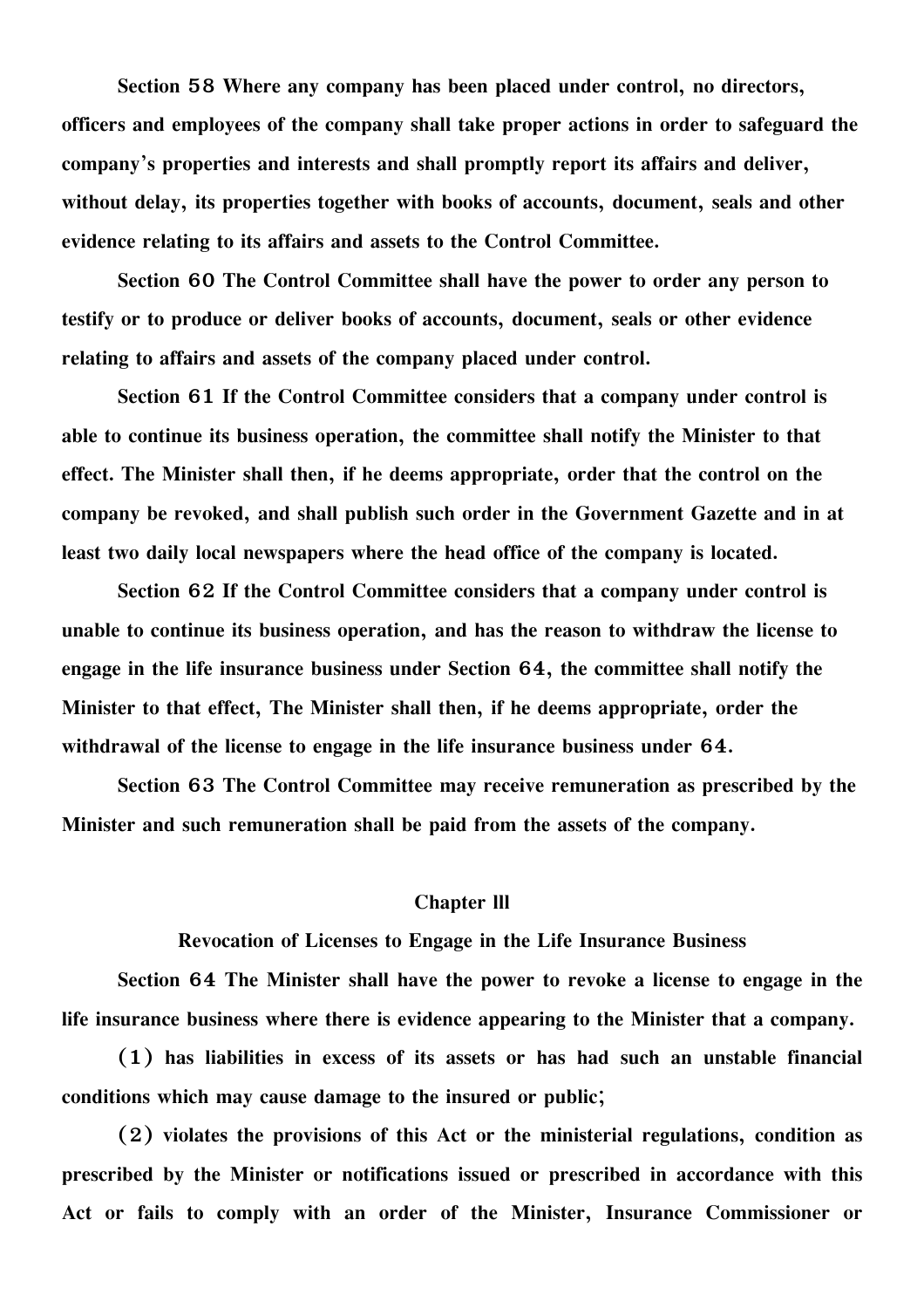**competent officer given in accordance with this Act, provided that such violation or failure may cause damage to the insured or public;**

**(3) stop engaging in the life insurance business without any reason;**

**(4) delays payment of the claim or delays return of premiums to be paid or returned without any reason or pay or return in the bad faith;**

**(5) If continuing engaging in the life insurance business, may cause damages to the insured or public.**

**Section 65 Where a license to engage in the life insurance company of any company has been revoked, such company shall be dissolved as from the date of revocation of the license and shall be liquidated. For the liquidation, the Minister shall appoint a liquidator therefor. The power and duty of the general meeting shall be the power and duty of the Insurance Commissioner.**

**Section 66 For the purpose of liquidation, a company which is a branch office of foreign life insurance company shall be a limited company and for such purpose, the Insurance Commissioner and the Department of Insurance shall be the Registra or Partnership and Company Registration Office under the Civil and Commercial Code as the case may be and reports to be submitted to the general meeting of shareholders shall be submitted to the Insurance Commissioner provided that it shall not prejudice to any claim against the said foreign insurance company.**

**Section 67 A liquidator appointed by the Minister under Section 65 may receive such remuneration as prescribed by the Minister and such remuneration shall be paid from the assets of the company.**

#### **Chapter IV**

#### **Life Insurance Agents and Brokers**

**Section 68 No person shall act as a life insurance agent or broker unless he receives a license from the Insurance Commissioner.**

**The application for license and license shall be in the forms as prescribed by the Insurance Commissioner.**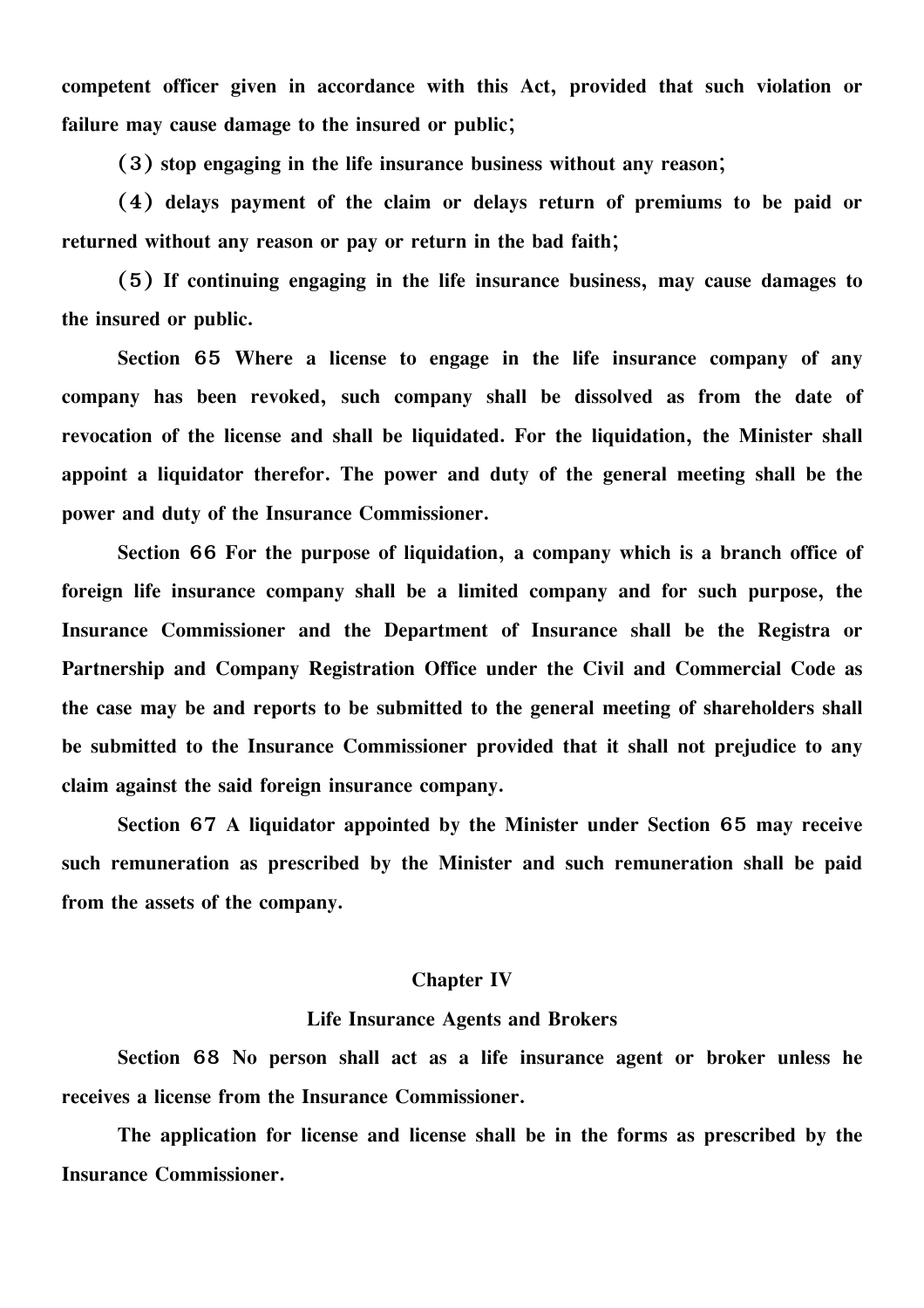**A life insurance agent's license shall indicate the company to which the life insurance agent belongs.**

**Section 69 An applicant for a life insurance agent's license shall have the following qualifications;**

**(1) being a sui juris;**

**(2) domiciled in Thailand;**

**(3) not be adjudged Incompetent or quasi incometent**

**(4) never have been sentenced to imprisonment upon final judgement for offences relating to property committed dishonestly unless the sentence has been completed at least five (5) years before the date of application;**

**(5) not be adjudged bankrupt;**

**(6) not be a life insurance broker;**

**(7) not have had a life insurance agent's or broker's license revoked within three (3) years prior to the date of application for a license.**

**(8) Study life insurance business from an institute prescribed by the Insurance Commissioner or have passed an examination concerning life insurance knowledge in accordance with the subjects and procedures prescribed by the Insurance Commissioner in the notification.**

**Section 70 A person qualified under Section 69 who wishes be a life insurance agent of any company shall file with the Insurance Commissioner an application for a license together with a letter from the company indicating its intention to have such person to be its life insurance agent.**

**When the Insurance Commissioner has considered an application under the first paragraph to his satisfaction, he shall issue a license is issued, the company shall be notified.**

**A life insurance agent for one company may apply for license to be a life insurance agent for another company. Such application shall be accompanied by a letter of consent from the company of which the applicant is already a life insurance agent together with a letter from the new company stating its intention. The letter shall also mention that the**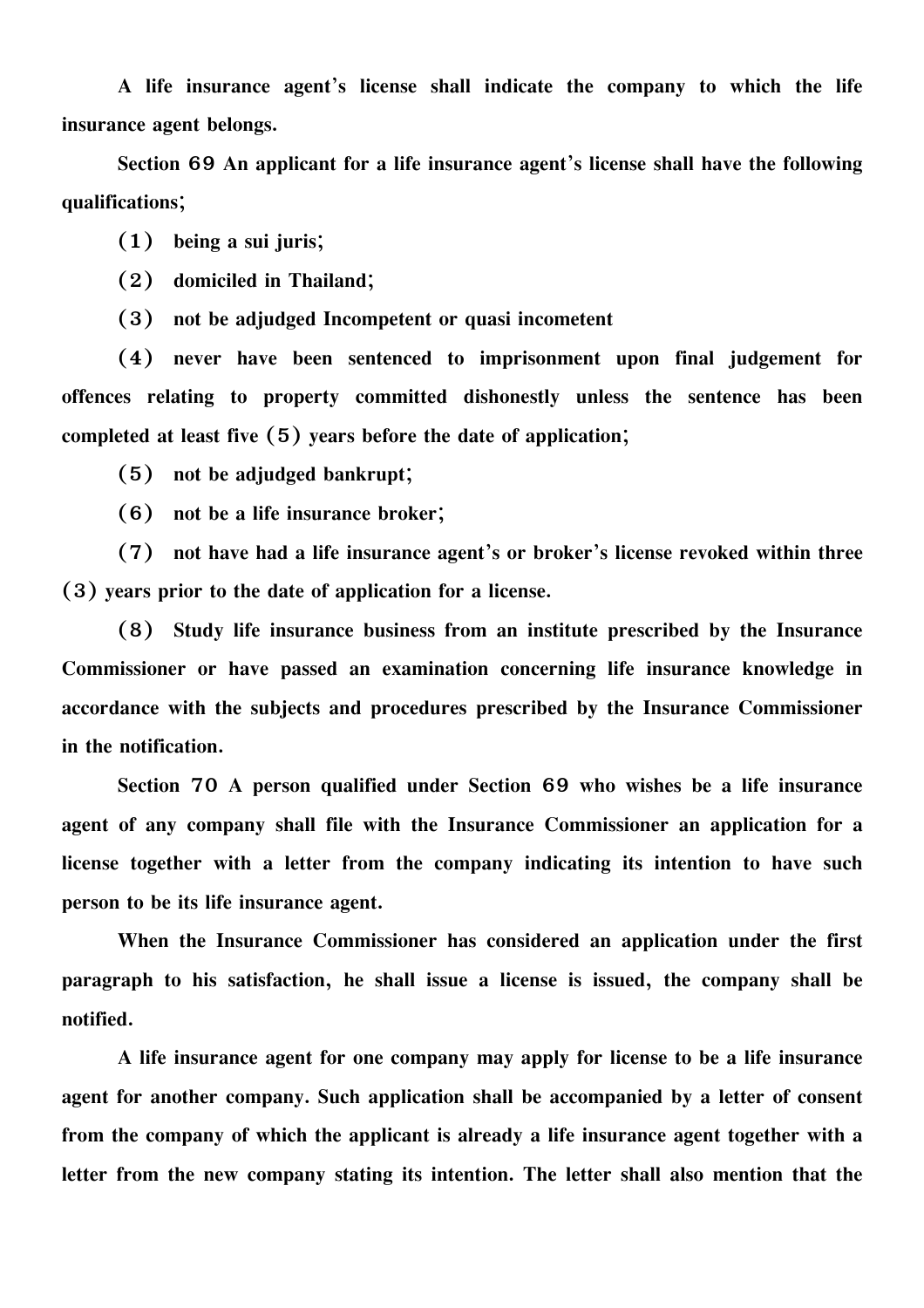**new company know that an applicant has already been an agent of another company. After issuing a license, the Insurance Commissioner shall notify the companies concerned.**

**A letter of intention under the first paragraph and a letter of consent under the third paragraph shall be in the forms as prescribed by the Insurance Commissioner.**

**Section 71 A life insurance agent may enter into a life insurance contract in the name of the company upon authorized in writing by the company to do so.**

**A life insurance agent, a life insurance broker, or the company's employees concerning acceptance of money, may accept premiums in the name of company upon authorized in writing by the company to do so.**

**Powers of attorney of the company under the first paragraph and second paragraph shall be in the forms as prescribed by the Insurance Commissioner.**

**If powers of attorney of the company dose not follow the form as prescribed by the Insurance Commissioner the right of the third persons shall not be adversely affected because of the failure to follow the form prescribed.**

**Section 72 A natural person who applies for a life insurance brokers shall not be life insurance agent or a director, a manager, and officer, or an employee of any company and the provisions of Section 69 (1), (2), (3), (4), (5), (7), and (8) shall apply mutatis mutandis.**

**A juristic person may apply for a life insurance broker if:**

**(1) such juristic person has the head office in Thailand;**

**(2) such business is in a scope of articles of association of a juristic person;**

**(3) such juristic person has officers or employees licensed to be a life insurance broker under this Act to act for if;**

**(4) Such juristic person has never been revoked a life insurance license within three (3) years prior to the date of application.**

**Section 73 A natural person or juristic person who is qualified under Section 72 wishes to be a life insurance broker shall submit an application for a license to the Insurance Commissioner.**

The issuance of a license to juristic person to be a life insurance broker shall be in accordance with the rules and conditions as prescribed by the Insurance Commissioner.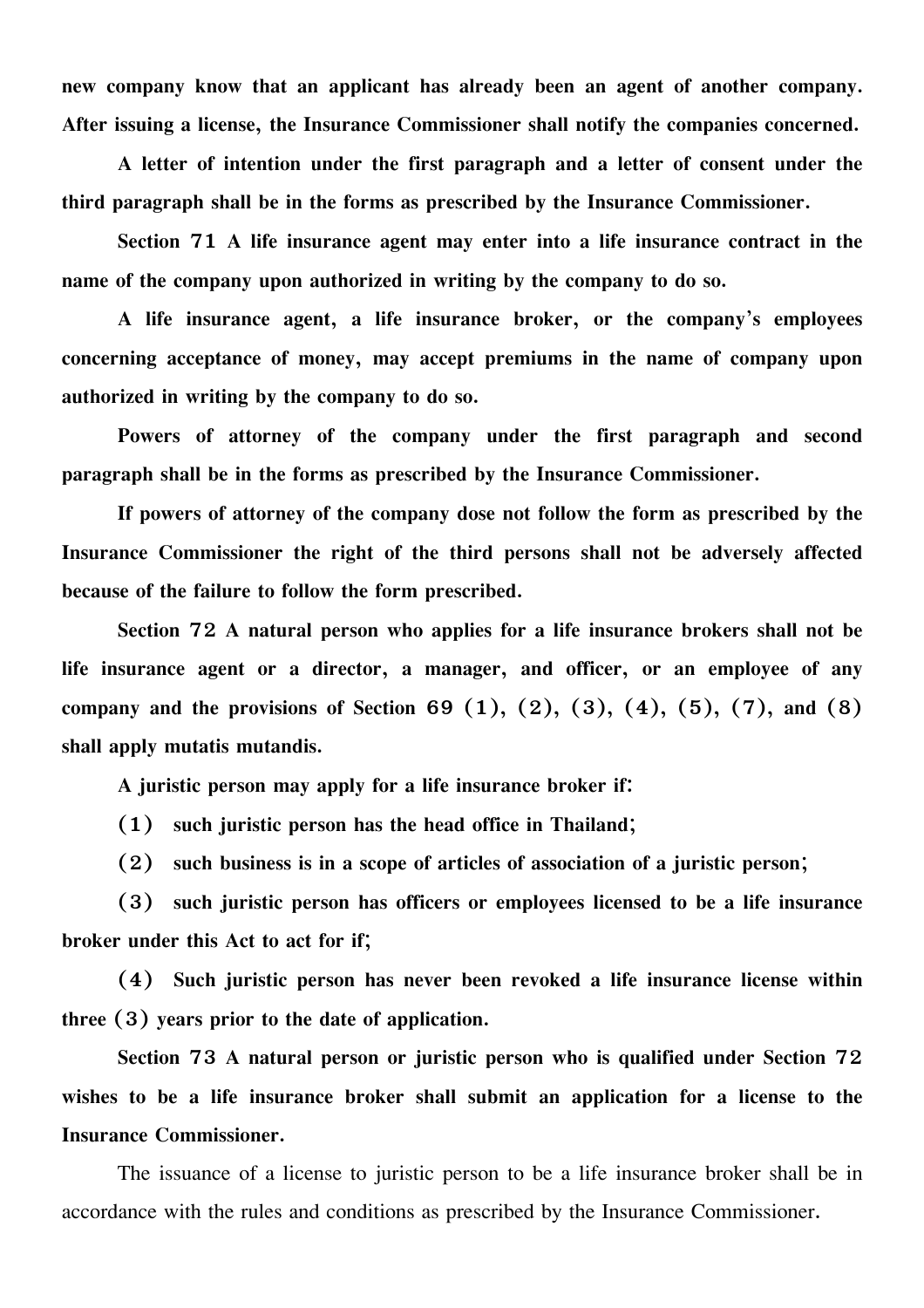The application for a license and license under this Section shall be in the forms as prescribed by the insurance Commissioner.

Section 74 A life insurance broker shall have and office as indicated in an application for a license to be a life insurance broker. In case of a change of the office, a life insurance broker shall notify the Insurance Commissioner in writing of such change with five  $(5)$  days from the date of change.

Section 75 A life insurance broker shall prepare the registers, account books, and documents concerning business of a life insurance broker in the form and particulars prescribed by the Insurance Commissioner.

Events which are required to record in the registers, account books, and documents under the first paragraph, a life insurance broker shall so record within sever (7) days from the occurrence of the event.

Section 76 A life insurance broker shall keep the registers, account books, and document concerning business of a life insurance broker, including attachment thereof in the registers and account books at his office not less than five (5) years from the date of last record in the registers or account books.

Section 77 A license to be a life insurance agent or broker shall be valid for one  $(1)$ year from the issue date. If any licensee who wished to renew the license shall apply for a renewal of the license to the Insurance Commissioner in the forms as prescribed by the Insurance Commissioner within two (2) months prior to the expiration of the license.

If a licensee under the first paragraph who continuously renews a license twice, and applies for renewal of a license again, a new license shall be valid for a period of five (5) years.

Section 78 Any life insurance broker who is appointed to be a director, manager, officer, or employee of any company, such life insurance broker's license shall be terminated.

Section 79 In the case where the company has already delivered an insurance policy to an insured or a beneficiary under the insurance policy, or has already passed an insurance policy through a life insurance broker for delivering it to an insured or a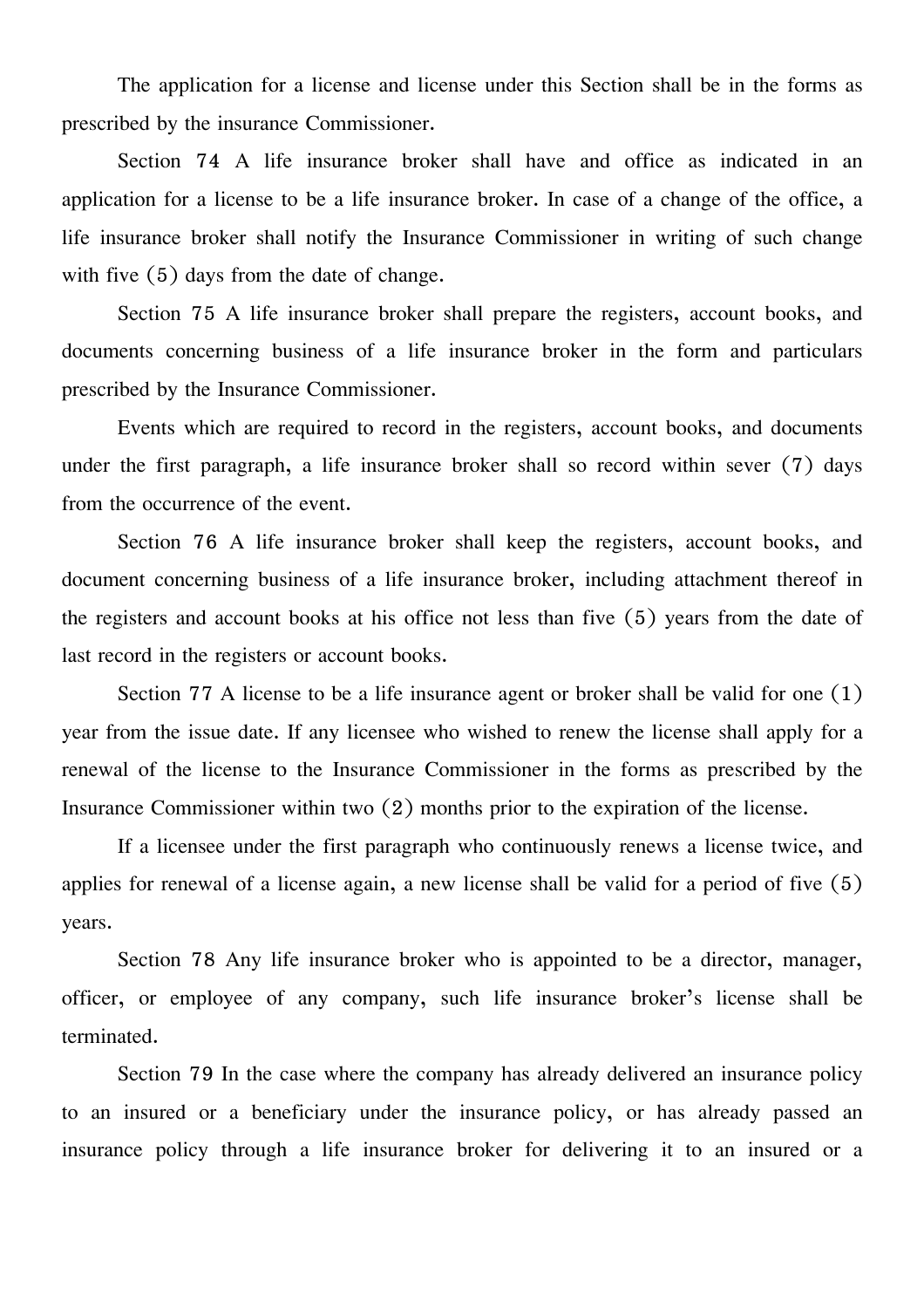beneficiary under the insurance policy. It is presumed that such insured has already paid premiums to the company.

Section 80 For the purpose of inspection of performance of a life insurance broker, the Insurance Commissioner and a competent officer shall have the power to order a life insurance broker to give a statement, or submit the registers, account books, or any documents, or reports in the form and particulars as prescribed by the Insurance Commissioner to inspect, or enter into such person's office during sunrise and sunset to perform such inspection. In this event, a life insurance broker shall property facilitate the Insurance Commissioner.

Section 81 The Insurance Commissioner shall have the power to revoke a life insurance agent's license or life insurance broker's license, if it appears to the Insurance Commissioner that such life insurance agent or broker;

(1) violated the provisions of this Act;

(2) lacks of qualifications under Section 69 or Section 72 as the case may be;

(3) operates business which causes or may cause damages to an insured, a beneficiary under an insurance policy or the public.

In ordering revocation of a license under the first paragraph, the Insurance Commissioner shall notify a person whose license is revoked of that effect.

Section 82 A person whose license is revoked under Section 81 shall have the right to appeal to the Minister within fifteen (15) days from the date which the order becomes known. The Minister's decision is final.

Section 83 No person shall induce, advise, or in any manner act so as to cause any person to enter into a life insurance contract with a life insurer abroad, or with any person except a person licensed to engage in the life insurance business under this Act.

The provisions of the first paragraph shall not apply to inducement, advice, or acts in any manner to cause any person licensed to engage in the life insurance business under this Act to enter into a reinsurance contract with a life insurer abroad.

# Chapter V Fund for Development of the Life Insurance Business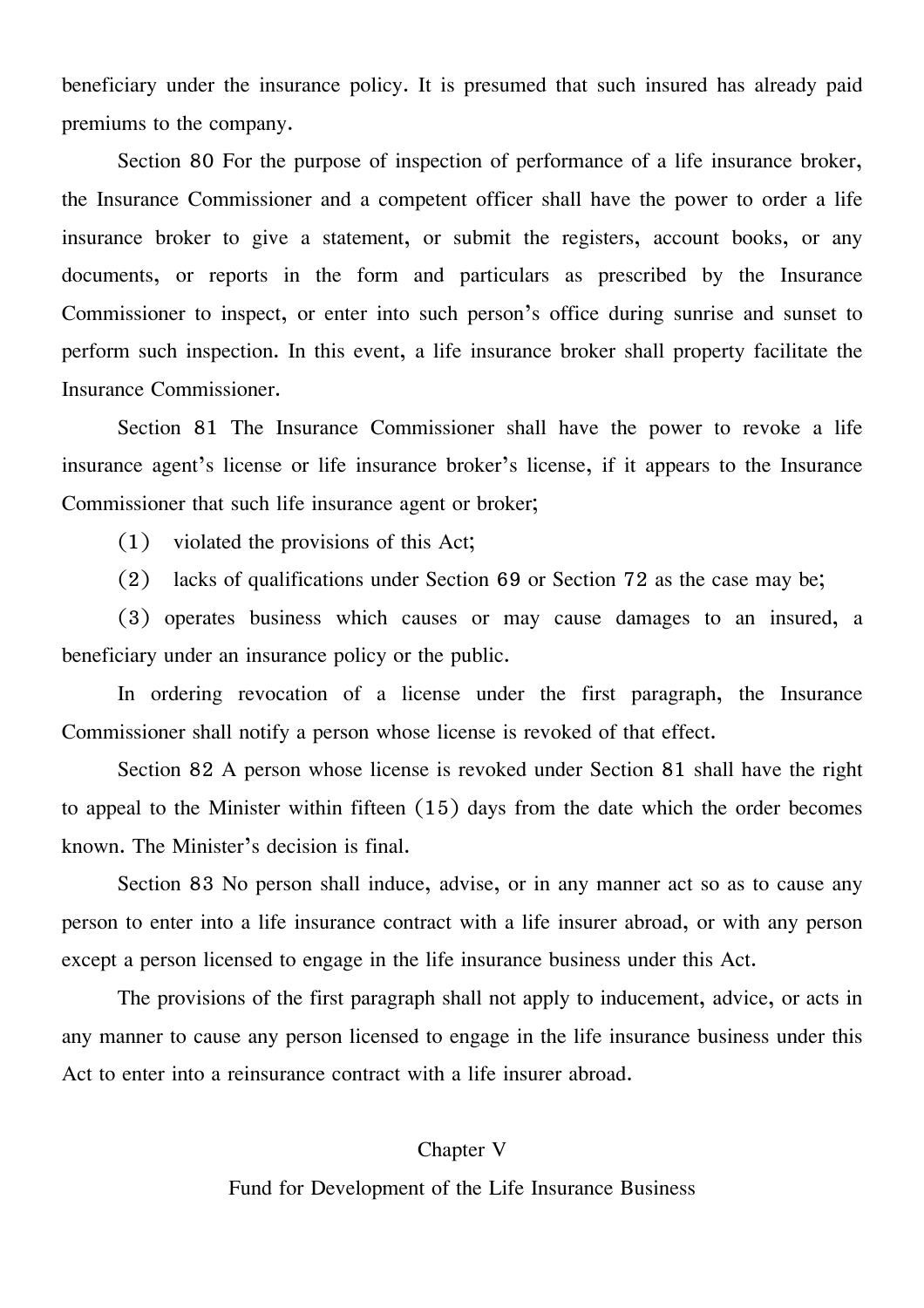Section 84 A Fund shall be established to be called "Fund for Development of the Life Insurance Business", having the purposes of being in the development of the life insurance business for stability and security.

Section 85 Any company falling to send money to the Fund in accordance with the provision of Section 52 shall pay surcharge at the rate of two (2) percent per month on the amount of the said money.

Section 86 The Fund shall consist of :-

1. Money received under Section 126;

2. Money received under Section 52;

3. Surcharge received under Section 85;

4. Money and asset given by people;

5. Interest of the Fund.

Section 87 Money and assets under Section 86 shall belong to the Department of Insurance, and shall not be required to send to the Treasury House as the Income of the State.

Section 88 Withdrawal and payment of money, keeping of money and management of the Fund shall be as prescribed by the Minister with the approval of the Ministry of Finance in the notification.

## Chapter VI

## Penalty Provisions

Section 89 Any company which violates or falls to comply with the provisions of the fifth paragraph of Section 8, Section 9, Section 10, Section 11, Section17, Section 21 or falls to comply with the conditions prescribed by the Minister under the fourth paragraph of Section 7, the first paragraph of Section 8 or the conditions prescribed by the Insurance Commissioner under the second paragraph of Section 33 (9), or the second paragraph of Section 34 shall be liable to a fine from bath 20,000 up to Baht 200,000, and to a further fine not exceeding Baht 10,000 per day for every consecutive day during which such violation continues.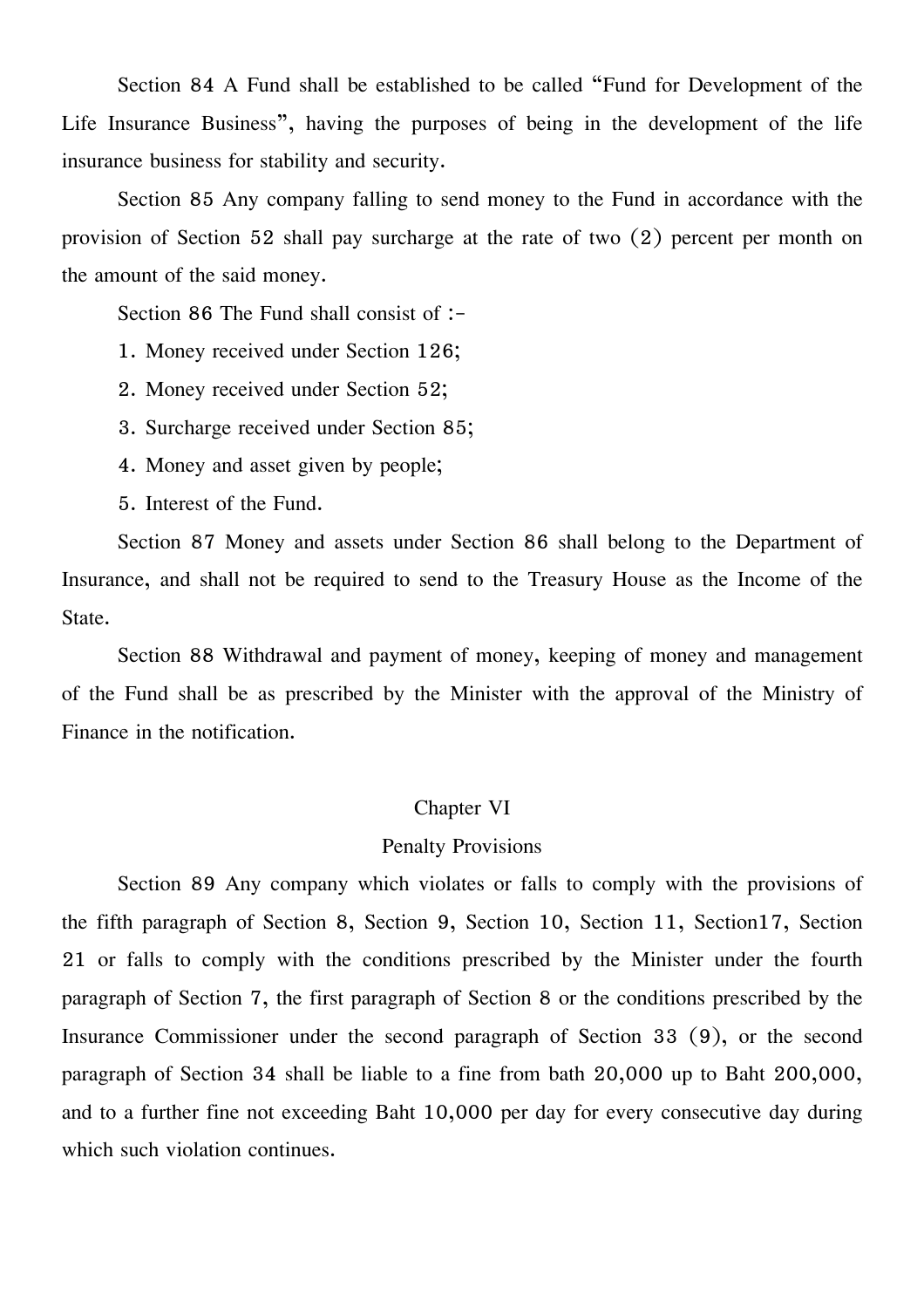Section 90 Any company which fails to inspect the register of shareholders, or inform its shareholders failing to comply with Section 12 shall be liable to a fine from Baht 10,000 up to Baht 50,000, to a further fine not exceeding Bath 5,000 per day for every consecutive day during which such violation continues.

Section 91 Whoever violates the provisions of Section 18, shall be liable to imprisonment for a term of two years to five years, or a fine from Baht 200,000 up to Baht 500,000, or both, and to a further fine not exceeding Bath 20,000 per day for every conecutive day during which such violation continues.

Section 92 Whoever violates the provisions of Section 19, shall be liable to a fine from Baht 20,000 up to 100,000, and a fine not exceeding Bath 5,000 for every consecutive day during which such violation continues.

Section 93 Any company which violates or fails to comply with provisions under Section 23, Section 28, Section 33, Section 34, Section 35, Section 36, Section 37, Section 53, Section 54, or fails to place the reserve fund under Section 24, or fails to comply with the provisions as prescribed by the Minister in the notification under Section 38, shall be liable to a fine not exceeding Baht 500,000 and to a further fine not exceeding Baht 20,000 per day for every consecutive day during which such violation continues.

Section 94 Any company violates the provisions of Section 25 shall be liable to a fine not exceeding Baht 50,000.

Section 95 Any company which issues policies or document attaching or endorsements which violating Section 29, or specifies rates of premiums which violating Section 30, or violates Section 31, or fails to comply with section 32 shall be liable to a fine not exceeding Baht 100,000.

Section 96 Any company which fails to comply with the provisions of Section 39 shall be liable to a fine not exceeding Baht 50,000.

Section 97 Any company which fails to comply with the provision of Section 41 shall be liable to a fine not exceeding Baht 100,000.

Section 98 Any company which violates or fails to comply with the provisions in Section 40, Section 43, Section 46 and Section 47, or fails to comply with the Insurance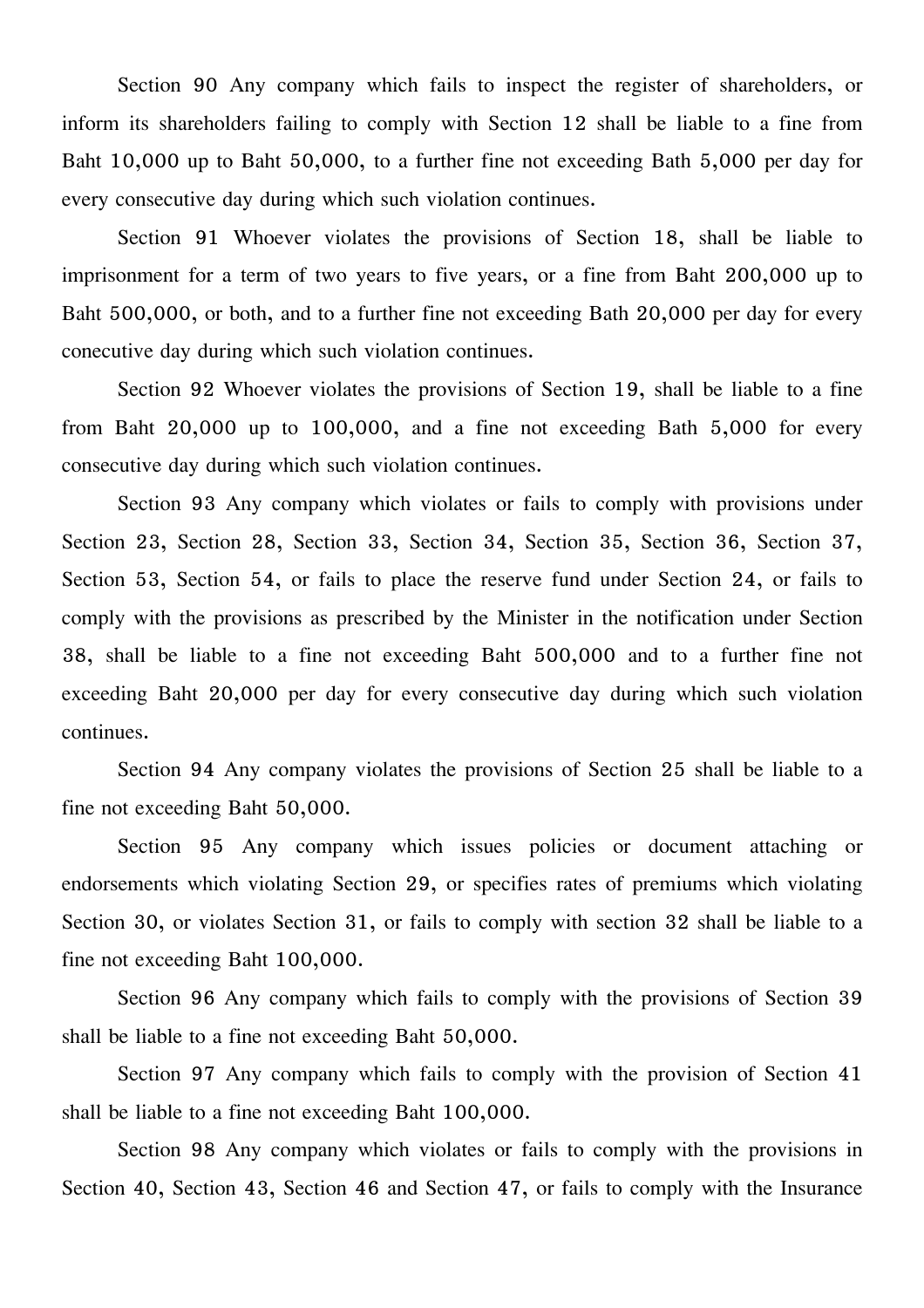Commissioner's order under Section 45, shall be liable for a fine not exceeding Baht 100,000, and a fine not exceeding Baht 5,000 per day during which such violation continues.

Section 99 Any company which fails to allow interested persons to inspect register books or fails to provide a certified copy of such register as interested persons request under Section 42, shall be liable to a fine not exceeding Baht 5,000.

Section 100 Any company which willfully gives a false statement, or conceals a **fact to be informed while submitting particulars, or informed under Section 45, shall be liable to a fine from Baht 20,000 up to Baht 100,000.**

**Section 101 Whoever obstructs, fails to facilitate the Insurance Commissioner of a competent officer in the performance of his duty under Section 48, or violates the Insurance Commissioner's order or competent officer's order under Section 48, shall be liable to an imprisonment not exceeding one month, or a fine not exceeding Baht 10,000, or both.**

**Section 102 Any company which fails to comply with the provisions of Section 51 shall be liable to a fine not exceeding Baht 100,000.**

**Section 103 Whoever violates the provision of the fifth paragraph of Section 54 shall be liable to an imprisonment not exceeding three years, or a fine not exceeding Baht 300,000 or both.**

**Section 104 Whoever violates the provisions of Section 58, Section 59 or section 60 shall be liable to an imprisonment not exceeding six months or a fine not exceeding Baht 50,000 or both.**

**Section 105 Whoever violates the provision of the first Paragraph or Section 68 shall be liable to and imprisonment not exceeding six months, or a fine not exceeding Baht 50,000 or both.**

**Section 106 Any life Insurance agent who enters into a life insurance contract without a written authorization of the company under the first paragraph of Section 71, or any life insurance agent, life insurance broker, or the company's employee who collects premiums without a written authorization of the company under the second**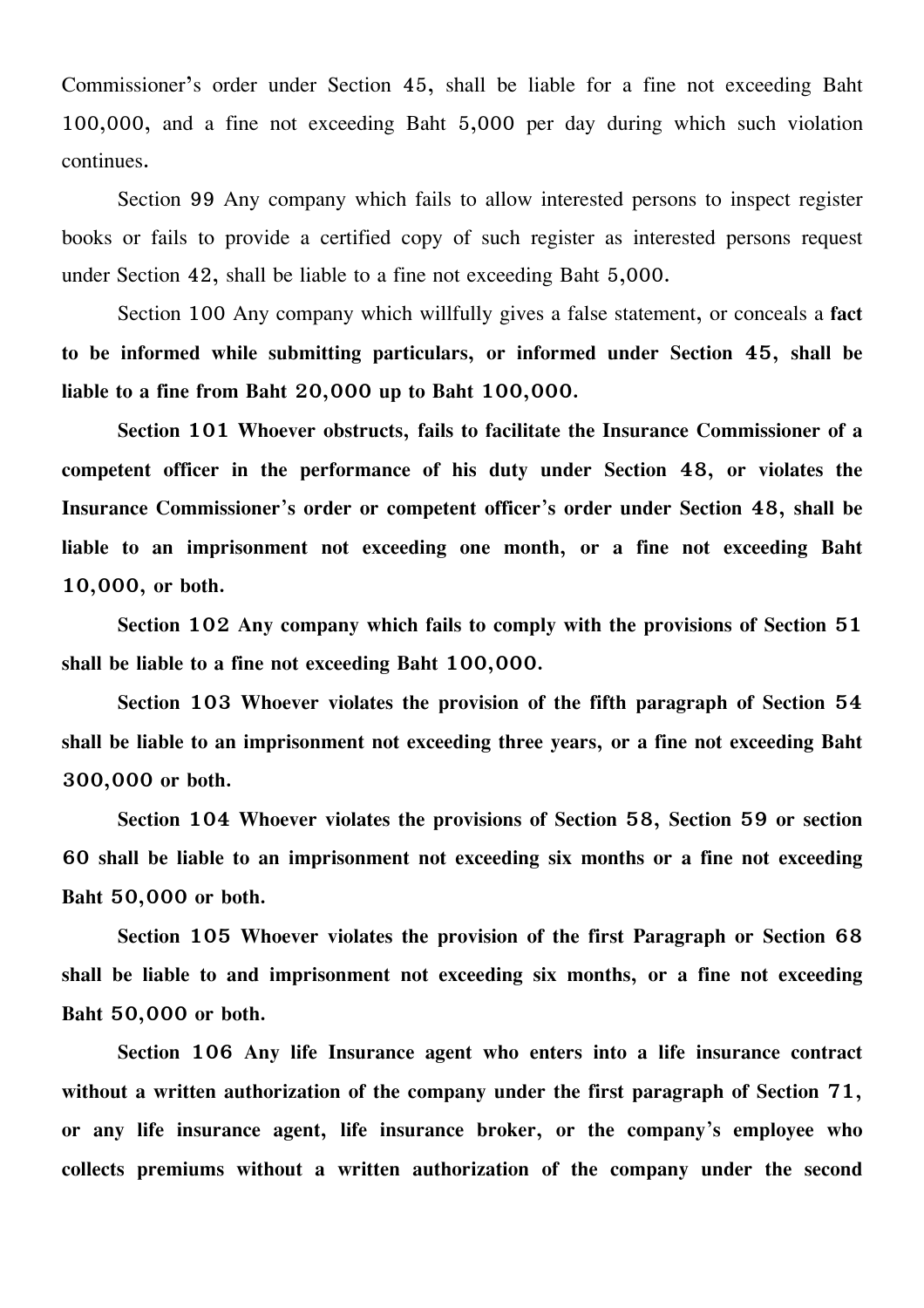**paragraph of Section 71, shall be liable to an imprisonment not exceeding two years, or a fine not exceeding Baht 200,000, or both.**

**Section 107 Any life insurance broker who has no office as specified in an application for a life insurance broker, or as informed of change of the office to the Insurance Commissioner under Section 74, shall be liable to a fine from Baht 10,000 up to Baht 50,000.**

**Section 108 Any life insurance broker who moves an office without informing the Insurance Commissioner under Section 74 shall be liable to a fine not exceeding Baht 10,000.**

**Section 109 Any life insurance broker who fails to comply with the provisions in the first paragraph of Section 75, or not record in registers and account books under the second paragraph of Section 75, shall be liable to a fine not exceeding Baht 50,000, and to a further fine not exceeding Baht 2,000 per day for every consecutive day which such violation continues.**

**Section 110 Any life insurance broker who fails to comply with the provisions in Section 76 shall be liable to a fine not exceeding Baht 50,000.**

**Section 111 Any life insurance broker who fails to comply with the order of the Insurance Commissioner or of the competent officer under Section 80, shall be liable to an imprisonment not exceeding one month, or a fine not exceeding Baht 10,000 or both.**

**Section 112 Whoever violates or fails to facilitate the Insurance Commissioner or a competent officer in the performance of his duty under Section 80, shall be liable to an imprisonment not exceeding one month, or a fine not exceeding Baht 10,000, or both.**

**Section 113 Whoever violates the provisions in the first paragraph of Section 83 shall be liable to an imprisonment not exceeding six months, or a fine not exceeding Baht 50,000, or both.**

**Section 114 In case any company willfully violates the provisions in Section 23, Section 28, Section 36, or willfully gives a false statement, or conceals a fact to be informed, or informed under Section 45 any director or person responsible for the operation of the company, shall be liable to an imprisonment not exceeding one year, or**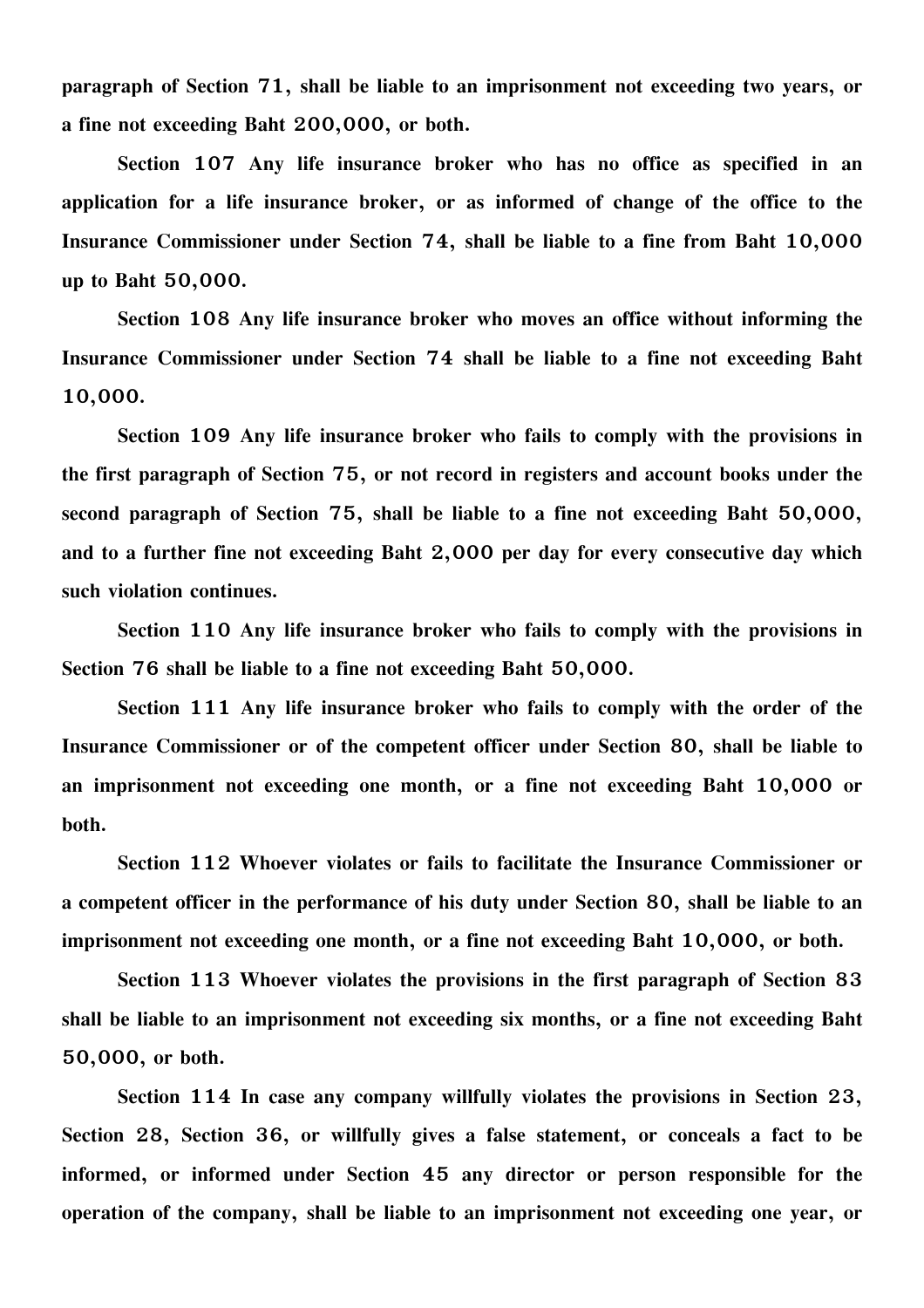**a fine not exceeding Baht 100,000 or both, except the such director or person can prove that he does not take a part in the company's mistake.**

**Section 115 In case of any following offenses:**

**(1) In the operation of the company, any director or person responsible for the operation of the company commits an offence against the property under Chapter 1, Chapter 3, Chapter 4, Chapter 5, or Chapter 7 of Title 12 of the Criminal Code, or Section 40, Section 41, or Section 42 of the Penalty Act of the Registered Partnership, Limited Partnership, Limited Company, Association, and Foundation, B.E. 2499, or Section 215 or Section 216 of the Law on Limited Public Company B.E. 2535:**

**(2) In auditing the company's accounts, any auditor committed an offence under Section 269 of the Criminal Code, or Section 31 of the Penalty Act of Registered Partnership, Limited Partnership, Limited Company, Association, and Foundation B.E. 2499;**

**(3) Whoever causes another to commit the offence, or support another to commit the offence under (1) or (2).**

**The Department of Insurance shall be deemed as an injury under the Criminal Procedure Code.**

**For an offence under this Section, when filling a criminal case to the court, the public prosecutor shall have the power to call for properties, or prices, or claim compensation for damages for an injury. In this event, the provisions of filling a civil case concerning criminal case under the Criminal Procedure Code shall apply mutatis mutandis.**

**Section 116 Where there is evidence that any person committed an offence under Section 115 and the Department of Insurance considers that damage to the public may be caused unless an immedlafe action is taken, the Department of Insurance shall have the power to order the seizure or attachment of properties of that person, or properties which may legally be deemed to be properties belonging to that person. The seizure or attachment may not be longer than six (6) months unless a case has been filed in Court. In which event the order of seizure or attachment shall continue to operate until the Court orders otherwise. Where circumstances render it impossible to file a case in Court**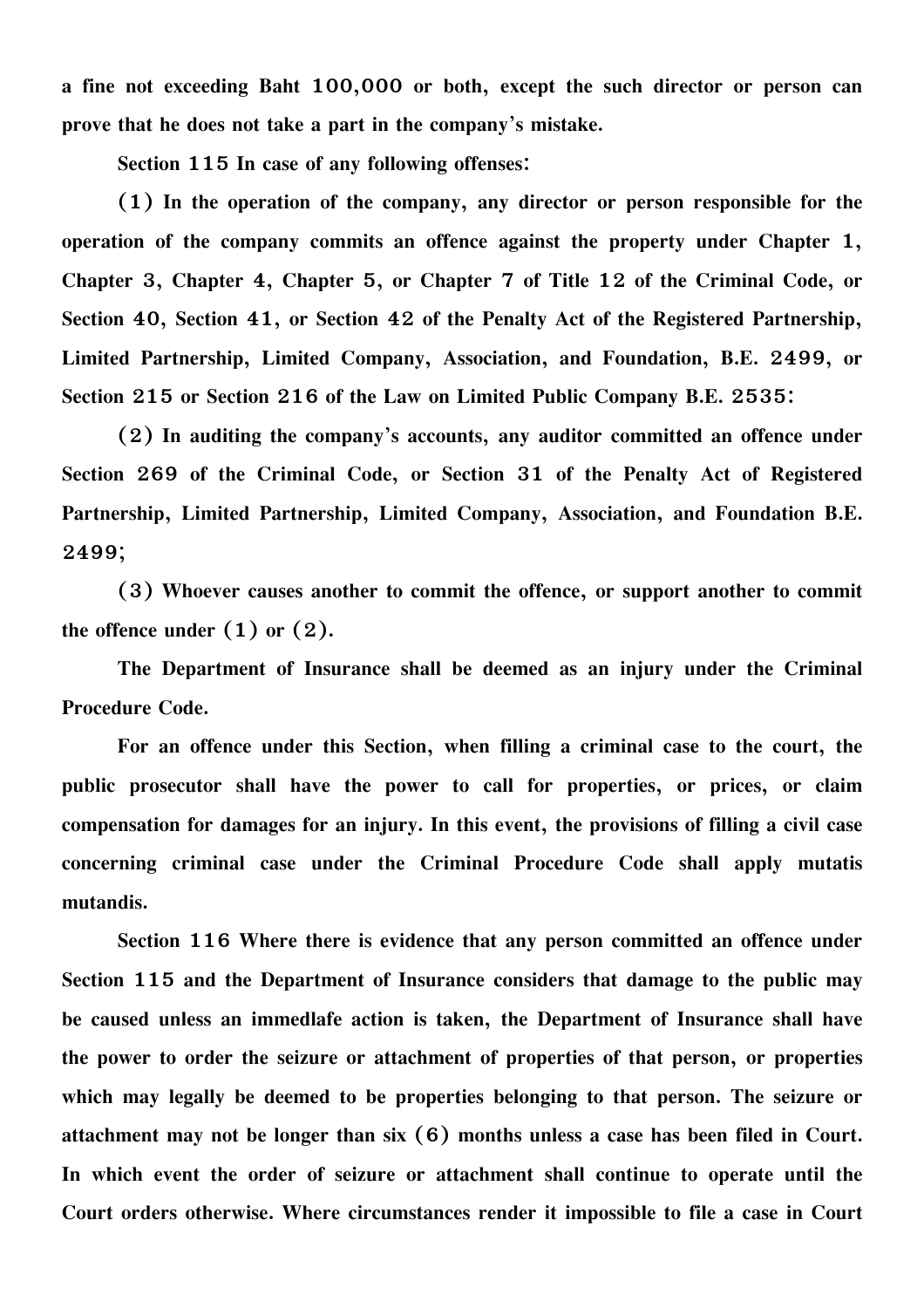**within six (6) months, the Court having territorial jurisdiction may exten the period of seizure or attachment as requested by the period of seizure or attachment as requested by the Department of Insurance.**

**The Department of Insurance shall have the power to appoint officials of the Department to seize or attach properties under the first paragraph.**

**The provisions of the Revenue Code shall apply to seizure or attachment of properties under the first paragraph mutatis mutandis.**

**In the case under the first paragraph, and where there is reasonable ground for suspecting that the said person is about to abscond from the Kingdom when requested by the Department of Insurance, the Criminal court shall have the power to restrain that person from leaving the Kingdom, or in case of emergency, when the Director General of the Department of Insurance or a person designated by the Director-General of the Department of Insurance notify the Director-General of the Police Department, the Director-General of the Police Department shall have the power to restrain that person from leaving the Kingdom for a temporary period not more than fifteen days until the Criminal Court orders otherwise.**

**Whoever violates the order of the Criminal Court or Director-General of the Police Department made under the provisions of the fourth paragraph shall be liable to imprisonment for a term not exceeding ten years and to a further fine not exceeding Baht 1,000,000.**

**Section 117 A committee appointed by the Minister shall have the power to settle out of court any offence under this Act except for the offence under Section 91 and Section 116.**

**The committee appointed by the Minister under the first paragraph shall consist of three members, one of whom shall be an investigating officer under the Criminal Procedure Code.**

**Where a case has been settled by such committee and the alleged offender has paid the fine as fixed within the period of time specified by the committee, such settlement of the case shall be regarded as final.**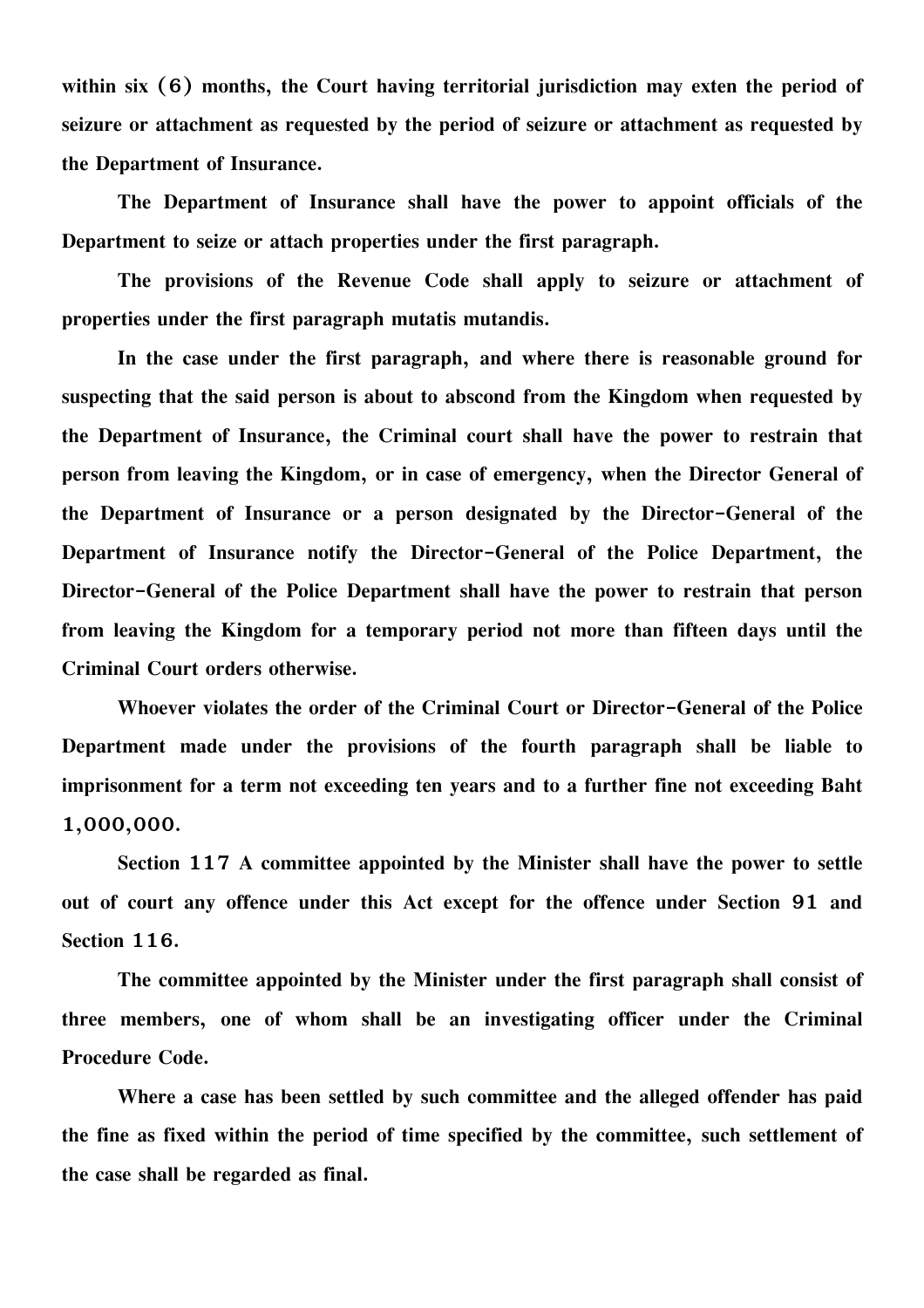### **Transitional Provisions**

**Section 118 It shall be deemed that a company already had a license to engage in the life insurance business under the life insurance Act B.E.2510 (1967) is a company which has had a license to engage in the life insurance business under this Act, and that a branch office of the company already licensed under the said Act before or on the date when the Act comes into force is a branch office of the company licensed under this Act in accordance with the conditions as prescribed by the Minister in granting the license.**

**Section 119 Any company under Section 118 has already issued shares in contravention of Section 9 of this Act, such company shall rectify such contravention to comply with Section 8 of this Act within two years from the date of this Act coming into force.**

**Section 120 Any company under Section 118 of which the number of shareholders or directors of Thai nationality is less than the rate prescribed in Section 10 of this Act may remain to have shareholders or directors of Thai nationality at such rate.**

**Section 121 Any company under section 118 has already had a branch office which is separate from the head office of the company and engages in any activity for the benefit of the company under Section 118 shall apply for permission to open a branch office correctly under this Act or discontinue such branch office. Provided that such actions shall be completed within one (1) year from the date of this Act coming into force and within such period the company under Section 118 shall not be deemed violating Section 17.**

**Section 122 The company under Section 118 shall correctly place the security deposit under Section 20 of this Act within one (1) year from the date of issue of the ministerial regulation in accordance with Section 20 of this Act coming into force.**

**Section 123 The company under Section 118 shall arrange for maintaining the capital fund under Section 27 of this Act correctly within three (3) years from the date of this Act coming info force.**

**Section 124 The provision of Section 34 of this Act shall not be applied to all immovable properties which the company under Section 118 has acquired or had before the Act comes into force and which shall be disposed under Section 34 of this Act within**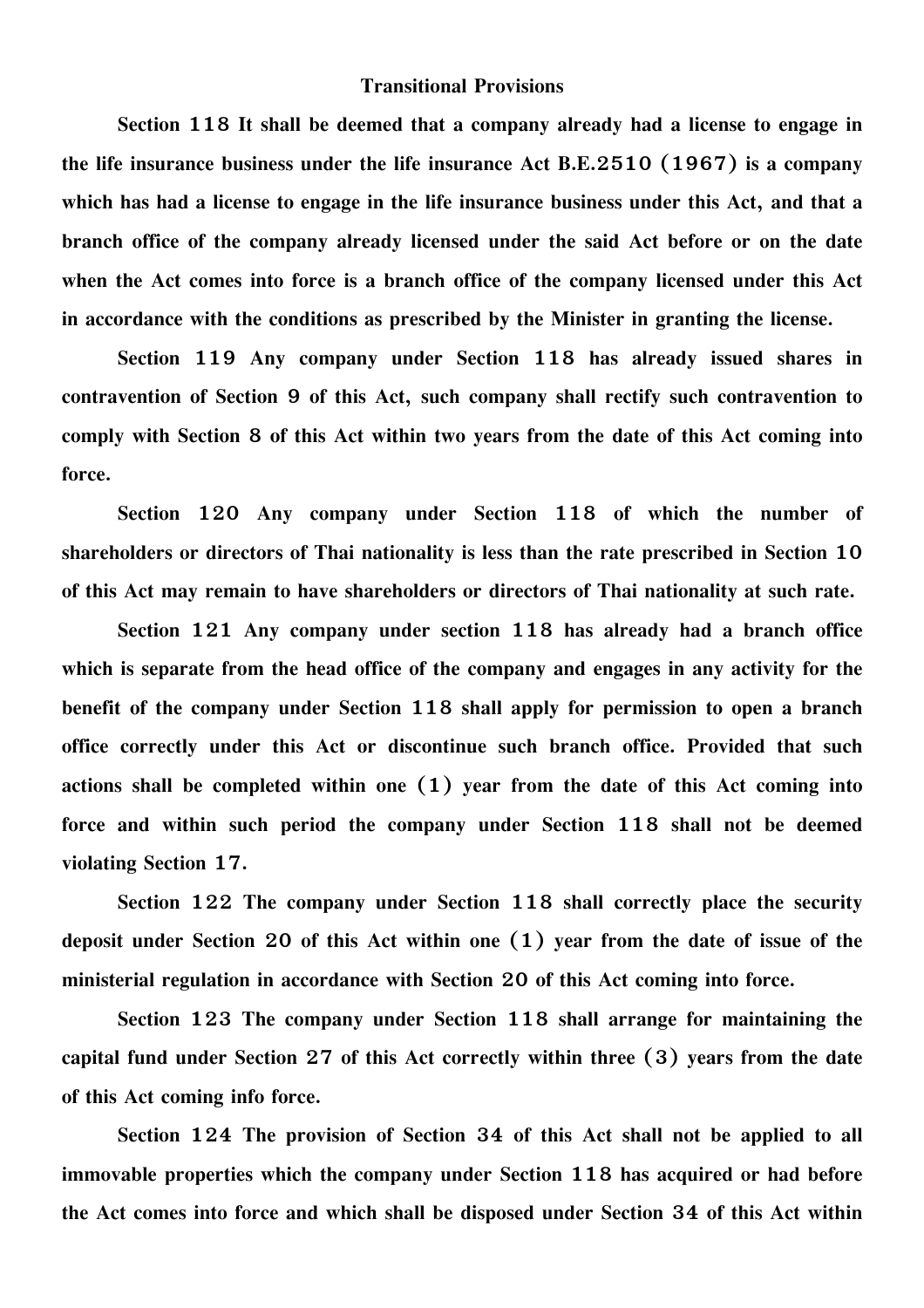**nine (9) years from the date of cessation of use or the date of acquisition of that immovable properties as the case may be unless that immovable property which the company under Section 118 has acquired or had before**  $14^{\text{th}}$  **April B.E.2510 (1967).** 

**Section 125 The provision of Section 35 of this Act shall not be applied to a person who legally is director, manager, officer, authorized person in the administration or advisor of the company under Section 118 before or on the date of this Act coming into force.**

**Section 126 Proceeds which an insured or beneficiary under the insurance policy or a heir of the insured who has the right to receive them under the insurance policy are barred by prescription and are in the possession of the company on the date of this Act coming into force shall be examined and sent by the company to the Fund within three (3) months from the date of this Act coming into force and the provision or Section 85 shall apply mutatis mutandis.**

**Section 127 Any company under Section 118 licensed to engage in the Non Life insurance business under the Non-Life Insurance Act before or on the date of this Act comes into force, such company shall continue engaging in the non-life insurance business under the license in accordance with the following conditions:**

**(1) The security deposit placed by the company with the Insurance Commissioner and the capital fund maintained by the company under 20 and 27 of the Act as the case may be shall be the security deposit and capital fund separated from the security deposit and capital fund which the company under Section 118 shall place and maintain under the Non-Life Insurance Act;**

**(2) the books of account of the non-life insurance business shall be separated from that of the life insurance business;**

**(3) In the case where the Minister orders to withdrawal of a company's license to engage in the life insurance business under Section 64 of this Act, such order shall be an order to withdrawal of a company's license to engage in the life insurance business under section 118.**

**A company under the first paragraph shall establish a new company for obtaining a license to engage in the non-life insurance business under the law on Life Insurance by**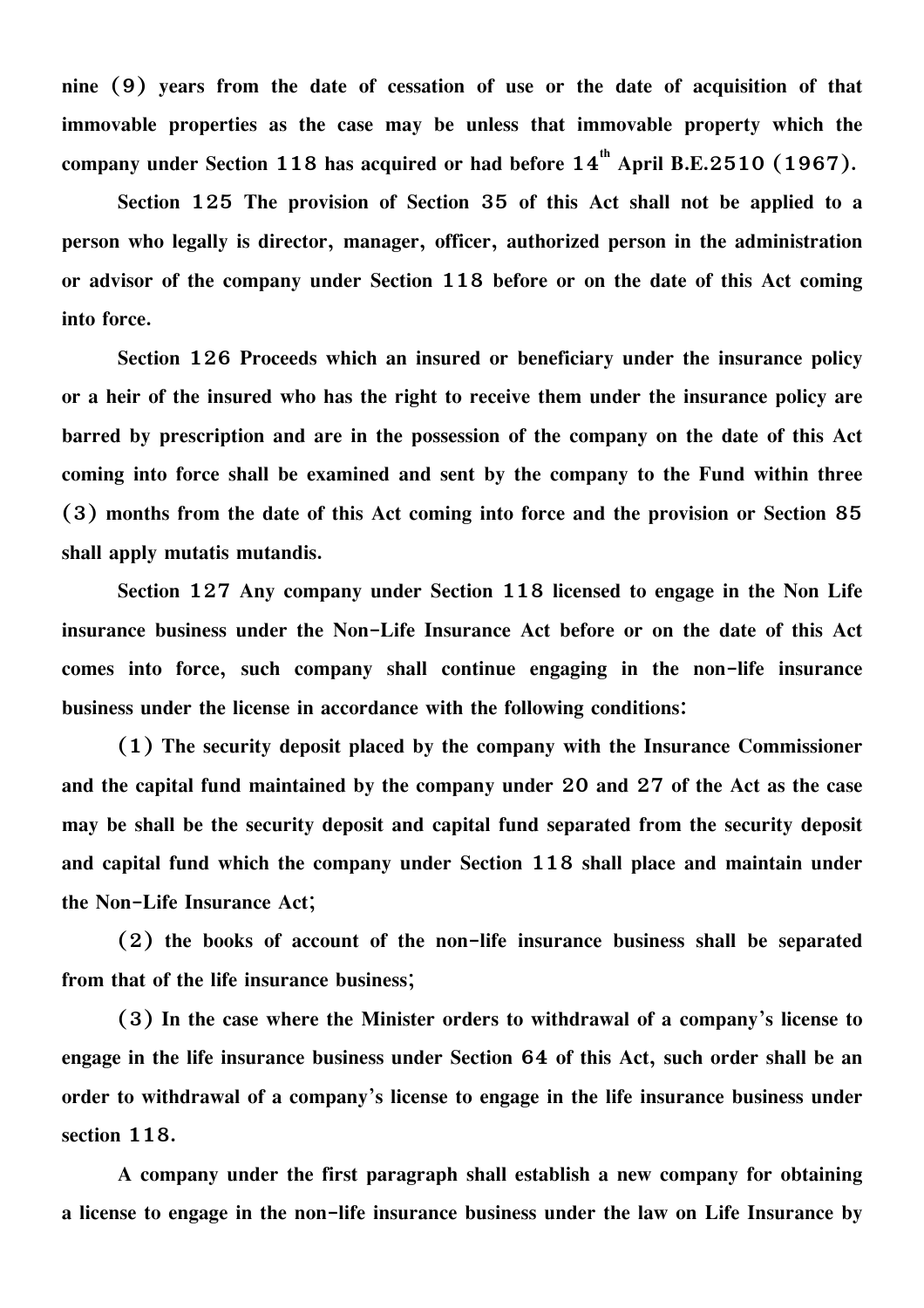**receiving transfer of the non-life Insurance business under the law on life Insurance by receiving transfer of assets, liabilities, responsibilities under the Insurance policy including officers and employees of the non-life insurance business of the company under Section 118 to that new company within eight (8) years from the date when this Act comes into force. Failure to establish the new company for obtaining the said license within the time so specified or to comply with the provisions of this section, the license to engage in the non-life insurance business of the company under Section 118 shall be expired.**

**Section 128 In the case where there is a reason necessary, the Minister shall have the power to extend a period as prescribed in Section 119, Section 121, Section 122 and Section 123 of this Act upon the application of the company under Section 118 showing the necessary reason. However, the said period shall be extended for not exceeding two years from the expiry of the sold period as prescribed under Section 119, Section 121, Section 122 and Section 123.**

**Section 129 A person has obtained a license to be life insurance agent or license to be a life insurance broker under the Life Assurance Act B.E. 2510 shall be a person having obtained a license to be a life insurance agent or license to be a life insurance broker under this Act.**

**Section 130 A person licensed to be an agent and broker under the Life Assurance Act B.E. 2510 simultaneously shall notify for termination of being a life insurance agent or broker to the Insurance Commissioner within two months from the date of this Act coming into force and any person fails to give a notice for termination of being a life insurance agent or broker after the expiry of the said period to the Insurance Commissioner the life insurance broker's license of the said person shall be deemed terminated from the expiry of the period for which the termination shall be notified.**

**Section 131 All ministerial regulations, notifications or conditions issued or prescribed in granting of permission, which are effective before or on the date of this Act coming into force shall continue being effective in so far as they are not in conflict with or inconsistent with the provisions of this Act coming into force.**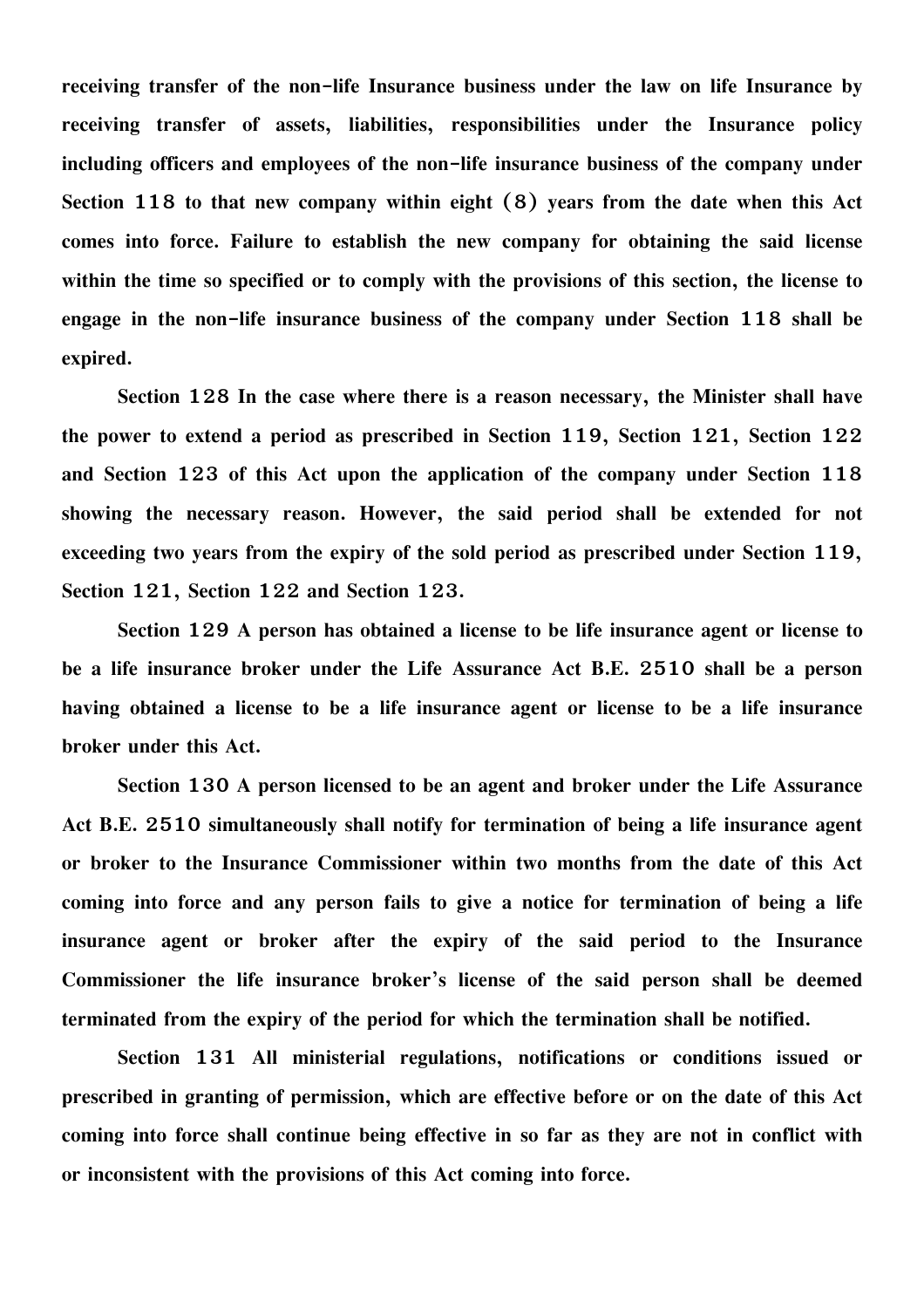# **Countersigned by**

## **Prime Minister**

(Government Gazette Vol 109, Part 46, 10<sup>th</sup> April B.E. 2535)

| <b>Schdule of Fees</b> |  |
|------------------------|--|
|                        |  |

| (1)  | Application for a license to engage                | 100,000 Baht    |
|------|----------------------------------------------------|-----------------|
|      | in the life insurance business                     |                 |
| (2)  | License to engage in                               | 1,000,000 Baht  |
|      | the life insurance business                        |                 |
| (3)  | License to open branch office of the company       | 20,000 Baht     |
| (4)  | Permitting to relocate the head office or          | 5,000 Baht      |
|      | branch office                                      |                 |
| (5)  | Application fee for examination to receive license |                 |
|      | to engage as a life insurance agent or broker      | <b>200 Baht</b> |
| (6)  | License to be a life insurance agent               | <b>400 Baht</b> |
| (7)  | License of a juristic person to be a life          |                 |
|      | insurance broker                                   | 20,000 Baht     |
| (8)  | License of a natural person to be a life           |                 |
|      | insurance broker                                   | <b>400 Baht</b> |
| (9)  | Substitute of every type of license                | 200 Baht        |
| (10) | Annual fee for the undertaking                     |                 |
|      | of life insurance business                         | 50,000 Baht     |
| (11) | Renewal of a license to be a life                  |                 |
|      | insurance agent (for: one year)                    | <b>200 Baht</b> |
| (12) | Renewal of a license to be a life                  |                 |
|      | insurance agent (for: five years)                  | 1,000 Baht      |
| (13) | Renewal of a license of a juristic                 |                 |
|      | person to be a life insurance                      |                 |
|      | broker (for: one year)                             | 6,000 Baht      |
| (14) | Renewal of a license of a juristic                 |                 |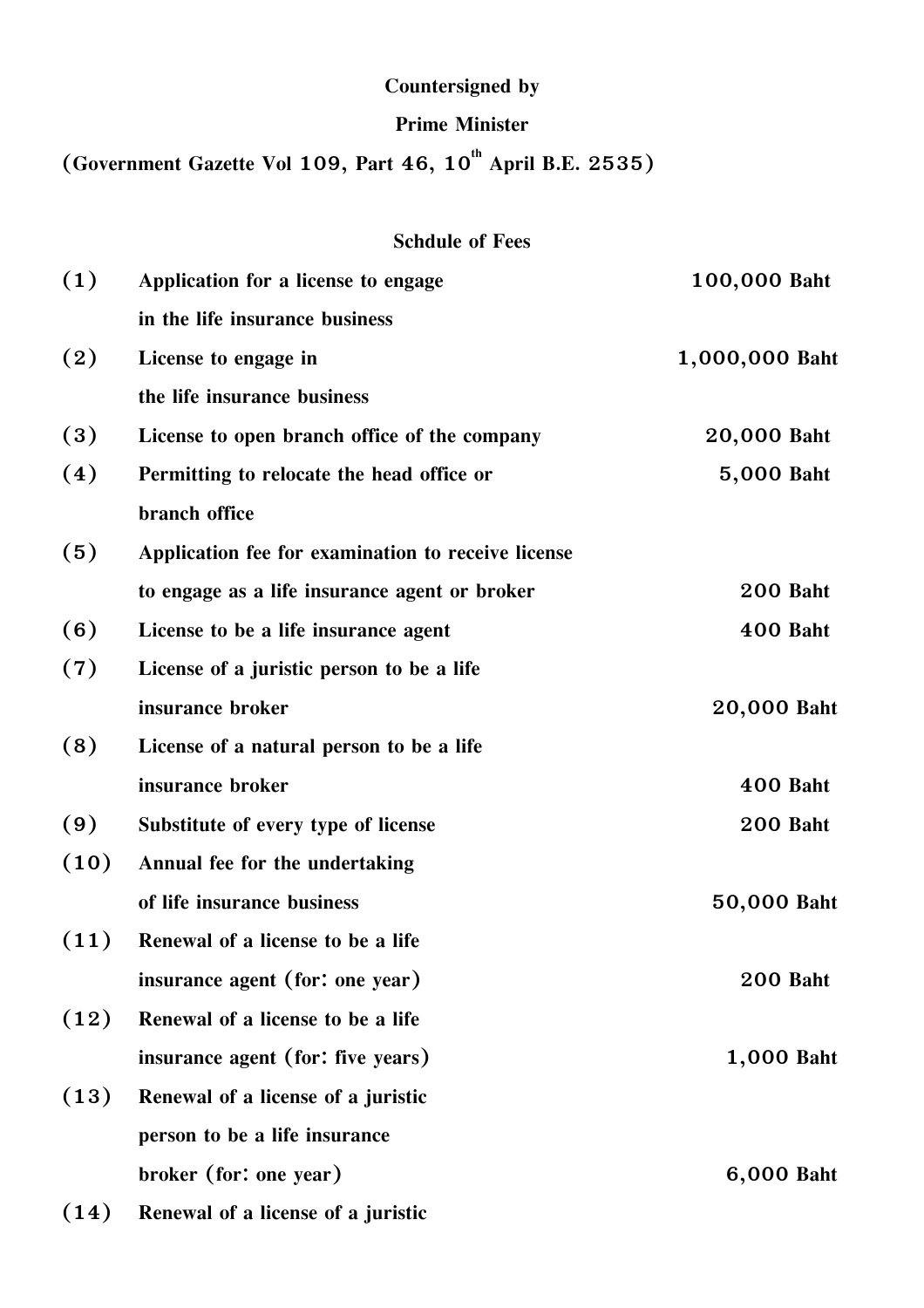**person to be a life insurance**

**broker (for: five years)** 30,000 Baht

| (15) | Renewal of license of a natural person          |                 |  |  |
|------|-------------------------------------------------|-----------------|--|--|
|      | to be life insurance broker (for: one year)     | <b>200 Baht</b> |  |  |
| (16) | Renewal of a license of a natural person        |                 |  |  |
|      | to be a life insurance broker (for: five years) | 1,000 Baht      |  |  |
| (17) | Application for inspecting document each time   | 50 Baht         |  |  |
| (18) | Certification of copy of document per page      | 50 Baht         |  |  |
| (19) | Application for approval of the forms           |                 |  |  |
|      | or text of insurance policy, supplementary      |                 |  |  |
|      | document or endorsement per form                | 1,000 Baht      |  |  |
| (20) | Application for approval or prescription of     |                 |  |  |
|      | insurance premium rates per form                | 1,000 Baht      |  |  |